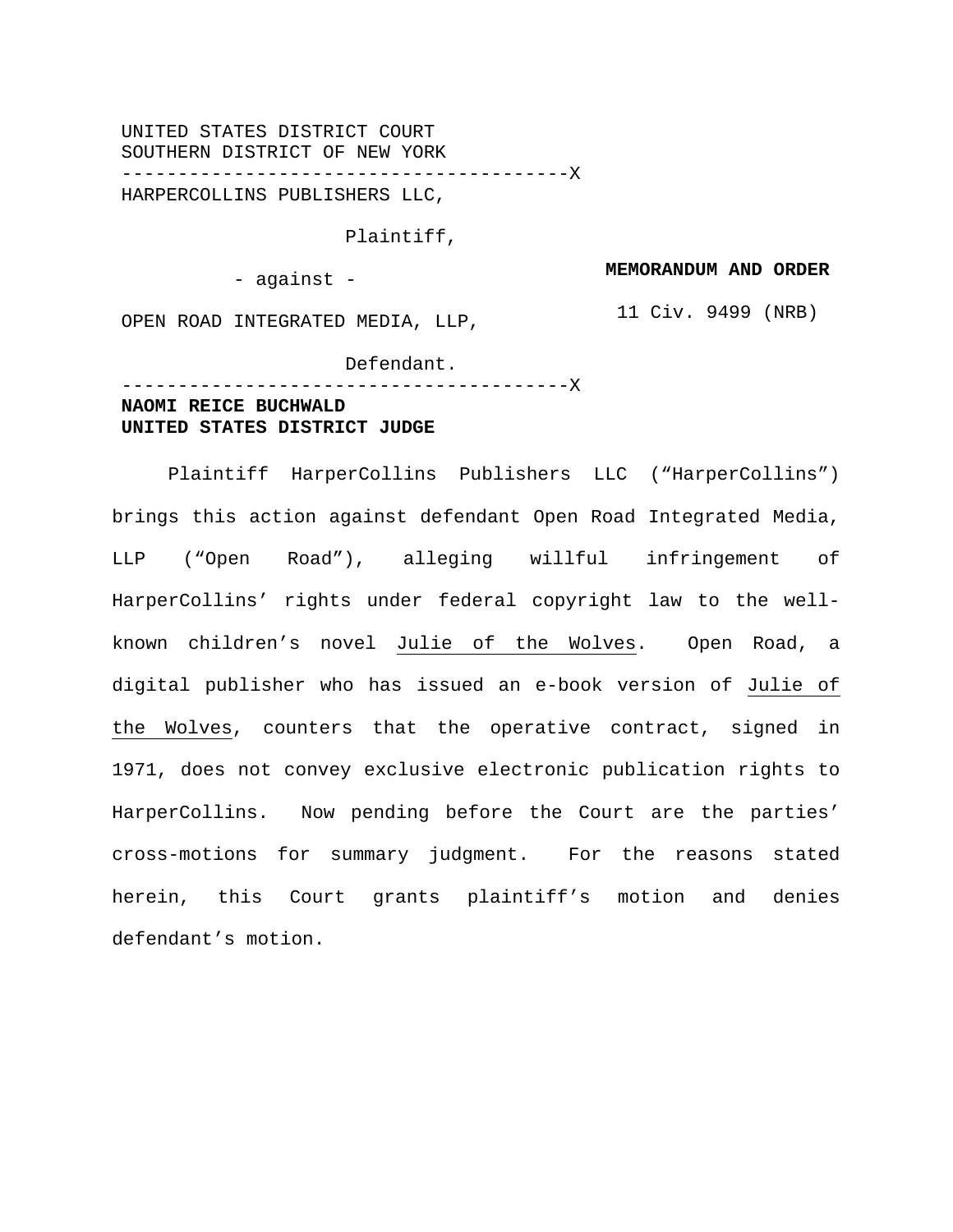#### **BACKGROUND1**

#### **I. Factual Allegations**

 $\overline{a}$ 

The present dispute arises out of a publishing agreement (hereafter the "contract" or the "agreement") executed on April 13, 1971 by the author Jean George and the publishing house Harper & Row, plaintiff's predecessor in interest, which, broadly speaking, gave plaintiff the right to publish George's children's novel Julie of the Wolves.2 The novel was first published in hardcover format by Harper & Row in 1972. Pl. R. 56.1 ¶ 13; Def. R. 56.1 ¶ 5. It won the Newbury Medal in 1973

The facts recited here are drawn from the Complaint ("Compl."), filed December 23, 2011; Plaintiff's Memorandum of Law in Support of their Motion for Summary Judgment, filed March 18, 2013 ("Pl. Mem."); Plaintiff's Rule 56.1 Statement of Material Facts in Support of their Motion for Summary Judgment, filed March 18, 2013 ("Pl. R. 56.1"); the Declaration of Kate Jackson in Support of Plaintiff's Motion for Summary Judgment, filed March 18, 2013 ("Jackson Decl."); the Declaration of Andries Van Dam in Support of Plaintiff's Motion for Summary Judgment ("Van Dam Decl."), filed March 18, 2013, and the exhibits annexed thereto; the Declaration of R. Bruce Rich, Esq. in Support of Plaintiff's Motion for Summary Judgment ("Rich Decl."), filed March 18, 2013, and the exhibits annexed thereto; Defendant's Memorandum of Law in Support of their Motion for Summary Judgment, filed March 18, 2013 ("Def. Mem."); Defendant's Rule 56.1 Statement of Material Facts in Support of their Motion for Summary Judgment, filed March 18, 2013 ("Def. R. 56.1"); the Declaration of Michael J. Boni, Esq. in Support of Defendant's Motion for Summary Judgment ("Boni Decl."); filed March 18, 2013, and the exhibits annexed thereto; Plaintiff's Memorandum of Law in Opposition to Defendant's Motion for Summary Judgment, filed April 4, 2013 ("Pl. Opp."); Plaintiff's Response to Defendant's Rule 56.1 Statement, filed April 4, 2013 ("Pl. R. 56.1 Ctr. Stmt."); the Declaration of Mark J. Fiore, Esq. in Opposition to Defendant's Motion for Summary Judgment, filed April 4, 2013 ("Fiore Decl."); Defendant's Memorandum of Law in Opposition to Plaintiff's Motion for Summary Judgment, filed April 4, 2013 ("Def. Opp."); Defendant's Response to Plaintiff's Rule 56.1 Statement, filed April 4, 2013 ("Def. R. 56.1 Ctr. Stmt."); the Supplemental Declaration of Michael J. Boni, Esq. in Opposition to Plaintiff's Motion for Summary Judgment, filed April 4, 2013 ("Boni Opp. Decl."); and supplemental letter briefing submitted by plaintiff on November 13, 2013 and December 2, 2013 ("Pl. Supp.") and supplemental letter briefing submitted by defendant on November 20, 2013 ("Def. Supp."), as well as the exhibits annexed thereto.

The contract has been submitted as Ex. 1 to the Rich Decl. and Ex. 7 to the Boni Decl.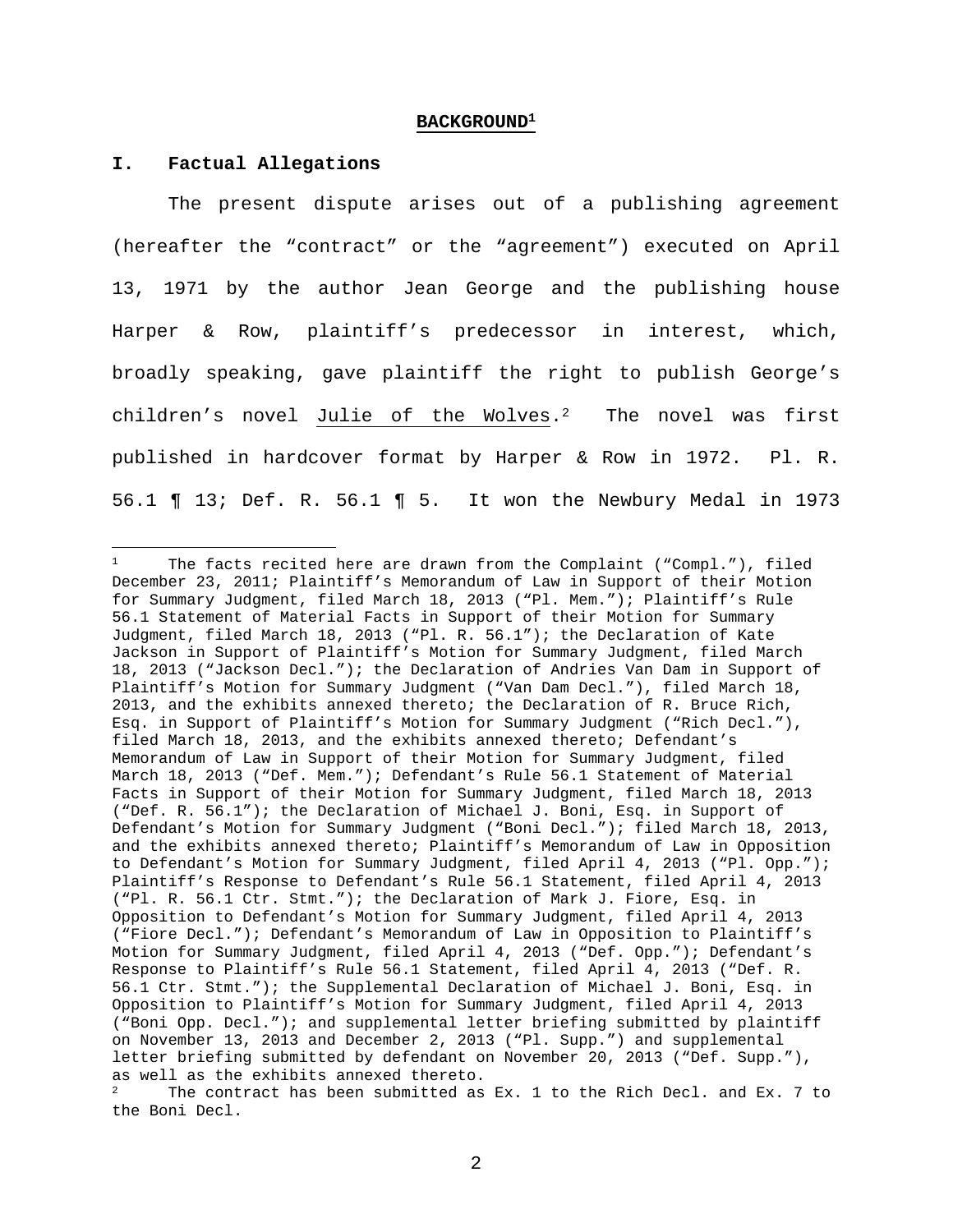for the most distinguished contribution to children's literature and was a finalist for the 1973 National Book Award. Pl. R. 56.1 ¶ 13; Def. R. 56.1 ¶ 6. Between 1972 and December 2011, HarperCollins sold more than 3.8 million units of the novel in hardcover and paperback, among other formats. Pl. R. 56.1 ¶ 14; Def. R. 56.1 ¶ 7. Then and in the years since, Julie of the Wolves has been considered a celebrated title in children's literature. Pl. R. 56.1 ¶ 13; Def. R. 56.1 ¶ 6.

By the 1971 contract, Ms. George conveyed publishing rights to HarperCollins to publish Julie of the Wolves in exchange for a \$2,000 advance and royalty payments of between ten and fifteen percent, depending on number of copies sold. Contract ¶¶ 1, 7. The contract contemplated the sale of paperback editions ("cheap edition") but did not specify the royalty rate for paperbacks, instead indicating that the publisher would pay a paperback royalty "to be mutually agreed." Contract ¶ 7.

The contract contains several clauses critical to the outcome of this suit. Paragraph 1 of the agreement grants to HarperCollins "the exclusive right to publish" Julie of the Wolves "in book form" in the English language and within specified territory. Contract ¶ 1. In addition to this broad grant language, the contract provided in a paragraph entitled "Disposition of Subsidiary Rights" that "[i]t is understood and agreed that the Publisher shall have the exclusive right to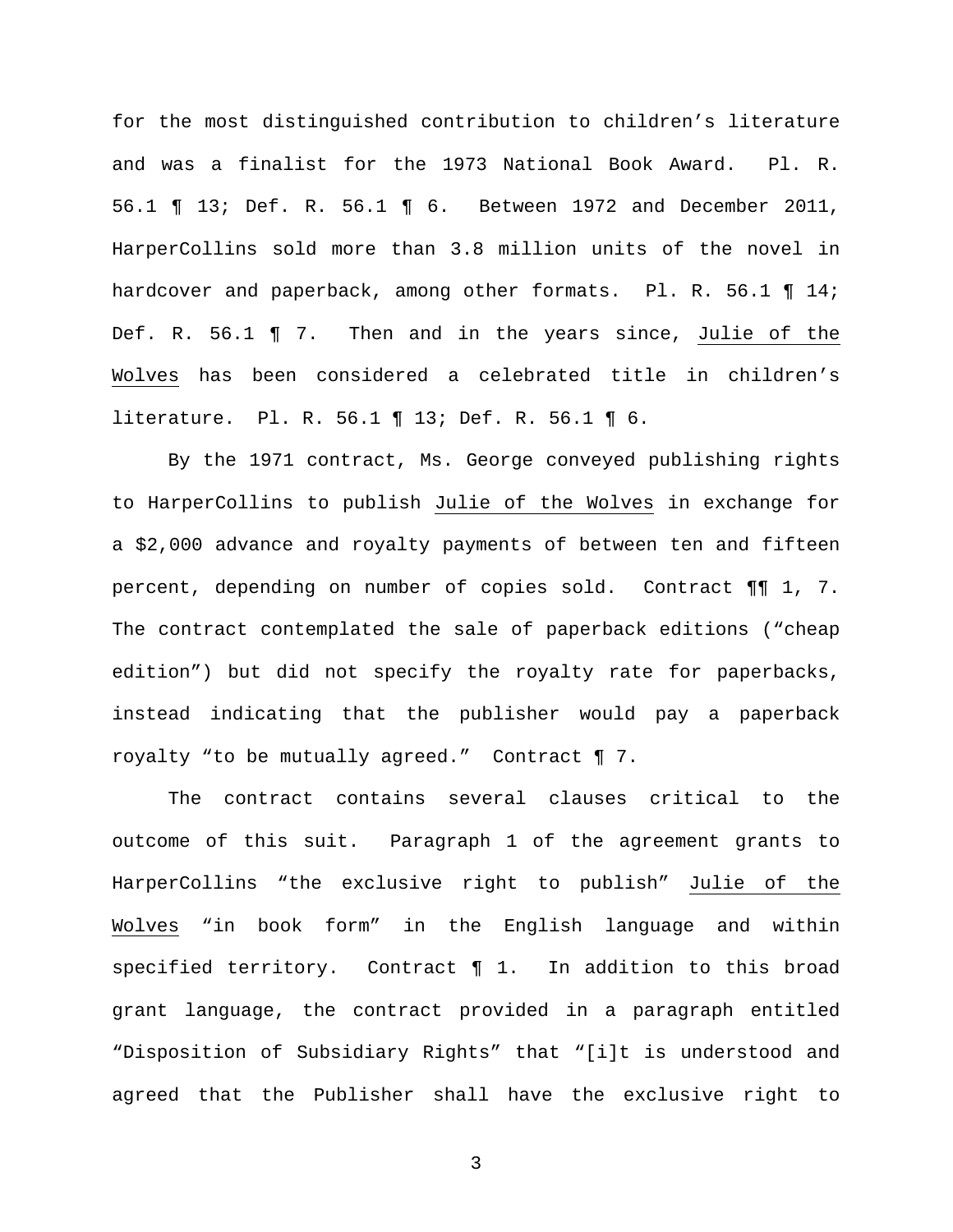sell, lease or make other disposition of the subsidiary rights in which he has an interest under the terms of clause (subject to the 'consultation' provision in 7f) 19 and 20." Contract ¶ 23.

Paragraph 20, in turn, makes the following provision:

Anything to the contrary herein notwithstanding, the Publisher shall grant no license without the prior written consent of the Author with respect to the following rights in the work: *use thereof in storage and retrieval and information systems, and/or whether through computer, computer-stored, mechanical or other electronic means now known or hereafter invented* and ephemeral screen flashing or reproduction thereof, whether by print-out, phot[o] reproduction or photo copy, including punch cards, microfilm, magnetic tapes or like processes attaining similar results, and net proceeds thereof shall be divided 50% to the Author and 50% to the Publisher. However, such license shall not be deemed keeping the work in print once the work has gone out of print in all editions." (emphasis added)

This clause was inserted at the request of Ms. George's literary agency, Curtis Brown, which negotiated the contract on the author's behalf. Pl. R. 56.1 ¶ 38; Def. R. 56.1 ¶ 28. The language of Paragraph 20 was drafted by Curtis Brown in 1967 and was apparently standard in contracts negotiated by Curtis Brown with American publishers. Pl. R. 56.1 ¶ 39. In fact, identical language was included in at least six contracts between Ms. George and Harper & Row that predate the operative contract in the instant matter. Pl. Opp. at 7-8; Def. R. 56.1 ¶ 31; Boni Decl. Ex. 19-24. In eight subsequent contracts between Ms. George and HarperCollins, the words "and/or" were deleted, such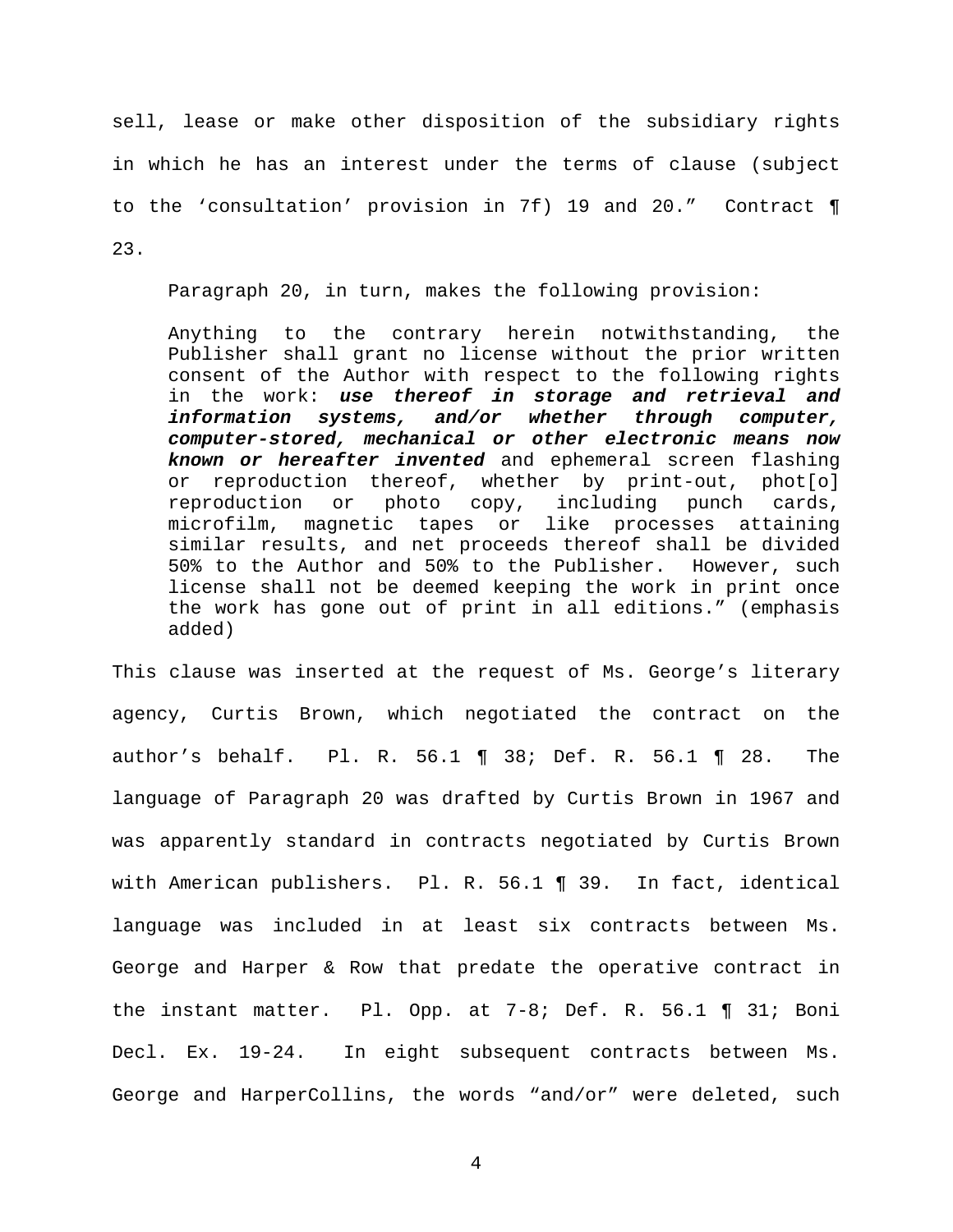that the relevant language read "use thereof in storage and retrieval systems, whether through computer, mechanical, or other electronic means now known or hereafter invented . . . . " Def. Mem. at 4, n.1; Def. R. 56.1 ¶ 32; Boni Decl. Ex. 26, 28- 32.3

In addition to these critical clauses, the contract also contained other paragraphs pertinent to this action, including Paragraph 19, which gave the Publisher the right "to reprint the said Work in whole or in part in the form of excerpts, digests and selections in one or more issues of a newspaper, magazine, book or anthology," with revenues generally divided evenly between author and publisher. Contract ¶ 19. The contract also contained a "Reserved Rights" clause that reserved to the author "[a]ll rights in the Work now existing, or which may hereafter come into existence, not specifically herein granted," including motion picture rights. Contract ¶ 14. The contract provided for a New York choice of law. Contract ¶ 27.

In the decades that followed, the parties apparently coordinated with regard to the use of the work by third parties in electronic formats. Repeatedly in recent years, HarperCollins forwarded requests to Ms. George "[p]er our agreement," to use text from Julie of the Wolves in CD-Roms,

 $\overline{a}$ 

The language differed among the parties' subsequent contracts, with some omitting the crucial "now known or hereafter invented" clause. See Boni Decl. Ex. 25, 27.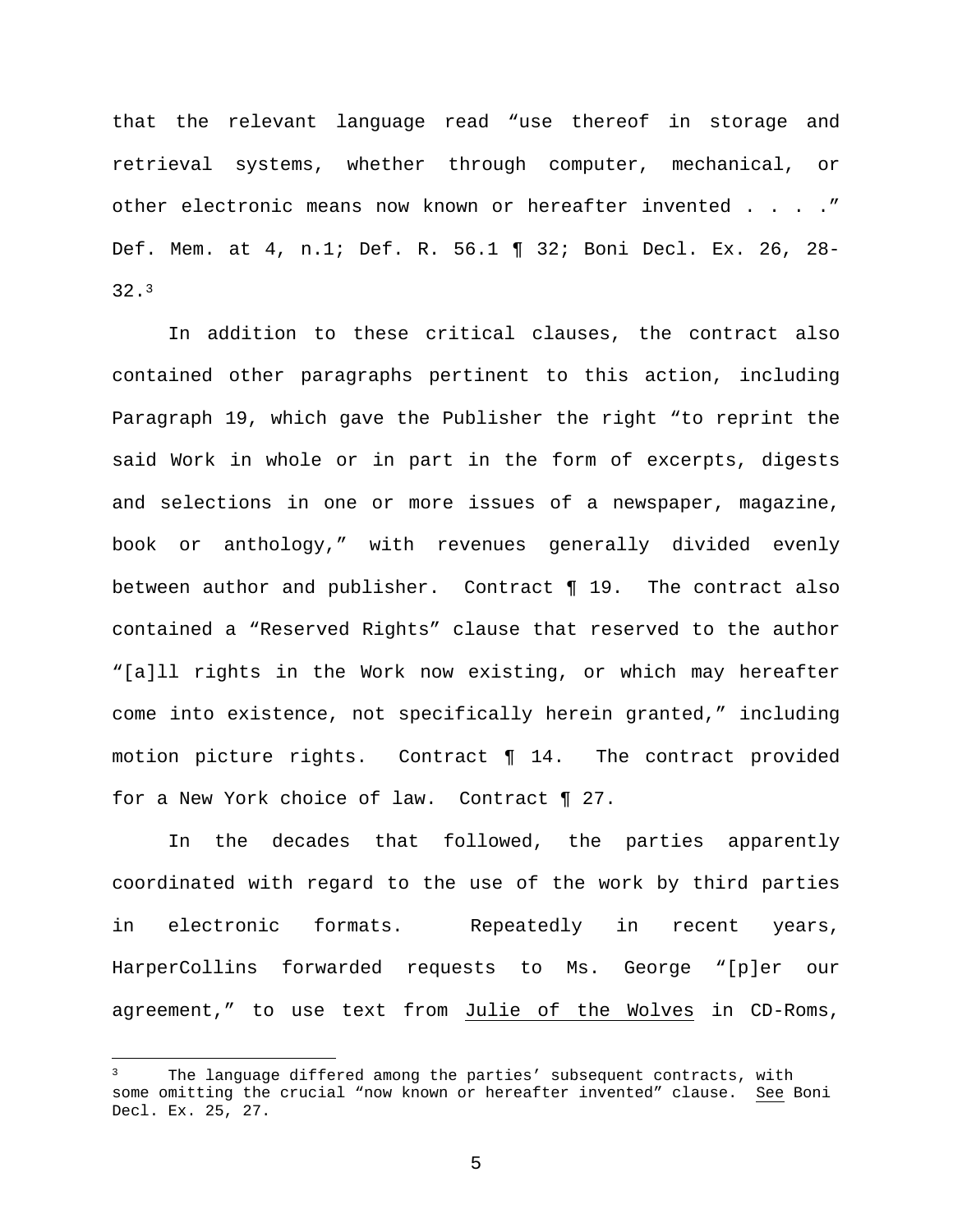online teaching materials, online examination materials and the like, including in August 1998 a request to include Julie of the Wolves in a test of an early e-book reading device. See Pl. R. 56.1 ¶¶ 19-23; Rich Decl. Ex. 13-16; Def. Supp. Ex. B. The record before us indicates that Ms. George generally agreed to these requests, sometimes after negotiating a more favorable royalty. Pl. R. 56.1 ¶¶ 19-23; Rich Decl. Ex. 13-16. The parties disagree, however, on the implication to be taken from these communications regarding third-party uses. HarperCollins asserts that this course of performance was undertaken pursuant to the requirements of Paragraph 20. Pl. Mem. at 7-8. Open Road contends that these uses fell under the "permissions" provision set forth in Paragraph 19; and further notes that Ms. George unilaterally granted electronic rights to the Work without HarperCollins's involvement (but apparently also without HarperCollins knowledge or consent). Def. Opp. at 18-20; Tr. at 15.

The events immediately precipitating this lawsuit began in 2010, nearly forty years after the execution of the operative contract, at which point the publishing world featured an e-book market. E-book technology enables the full text of a book to be presented in digital form, to be read on a computer or portable electronic device, such as a dedicated e-book reader, a smart phone, or a pad/tablet. Pl. R. 56.1 ¶¶ 44-45; Def. R. 56.1 ¶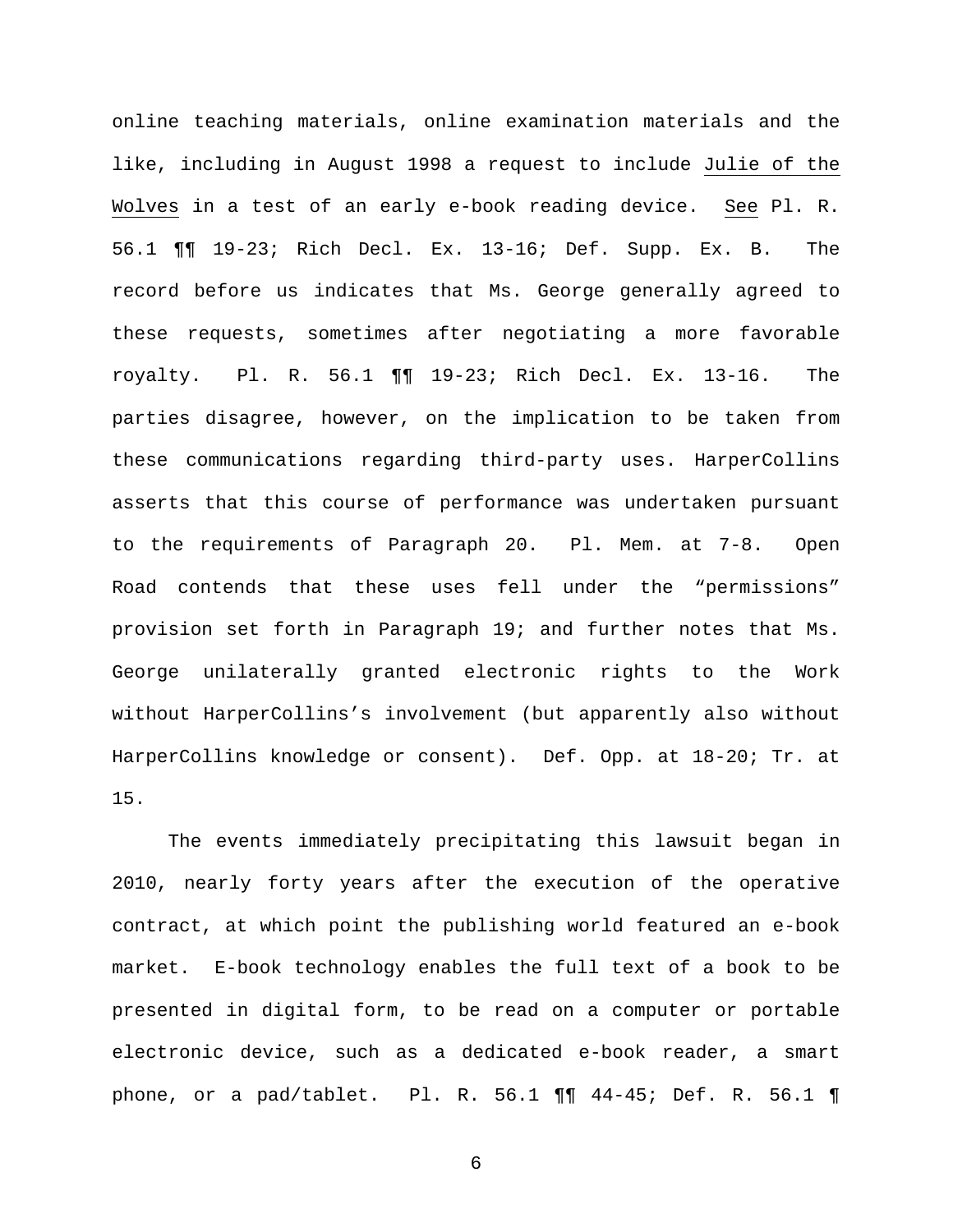15. Defendant Open Road is an e-book publisher and multimedia content company established in 2009. Def. R. 56.1 ¶ 2.

In 2010, Open Road approached Ms. George's literary agent Curtis Brown with a proposal to publish an e-book edition of Julie of the Wolves in exchange for a 50% royalty to Ms. George. Pl. R. 56.1 ¶ 80; Def. R. 56.1 ¶ 65. Preferring initially to pursue an e-book publication with her longtime publisher HarperCollins, Ms. George authorized her agent to contact HarperCollins and suggest the e-book publication, with the proviso that HarperCollins match Open Road's 50% royalty offer. Def. R. 56.1 ¶ 67. HarperCollins expressed interest in electronic publication; however, they counter-offered only a 25% royalty. Pl. R. 56.1 ¶ 84; Def. R. 56.1 ¶ 69. Dissatisfied with that offer and expressing her belief that she – not HarperCollins – owned the e-book rights, Ms. George instead contracted in April 2011 with Open Road to publish Julie of the Wolves as an e-book. Def. R. 56.1 ¶¶ 70, 74. Before doing so, Ms. George entered an agreement with Open Road, by which the electronic publisher agreed to indemnify Ms. George in the event HarperCollins asserted a claim against the author. Pl. R. 56.1 ¶ 85. Open Road subsequently distributed Julie of the Wolves as an e-book via a number of distribution channels; between October 2011 and March 2012, approximately 1,600 such e-book copies were sold. Pl. R. 56.1 ¶¶ 86, 88.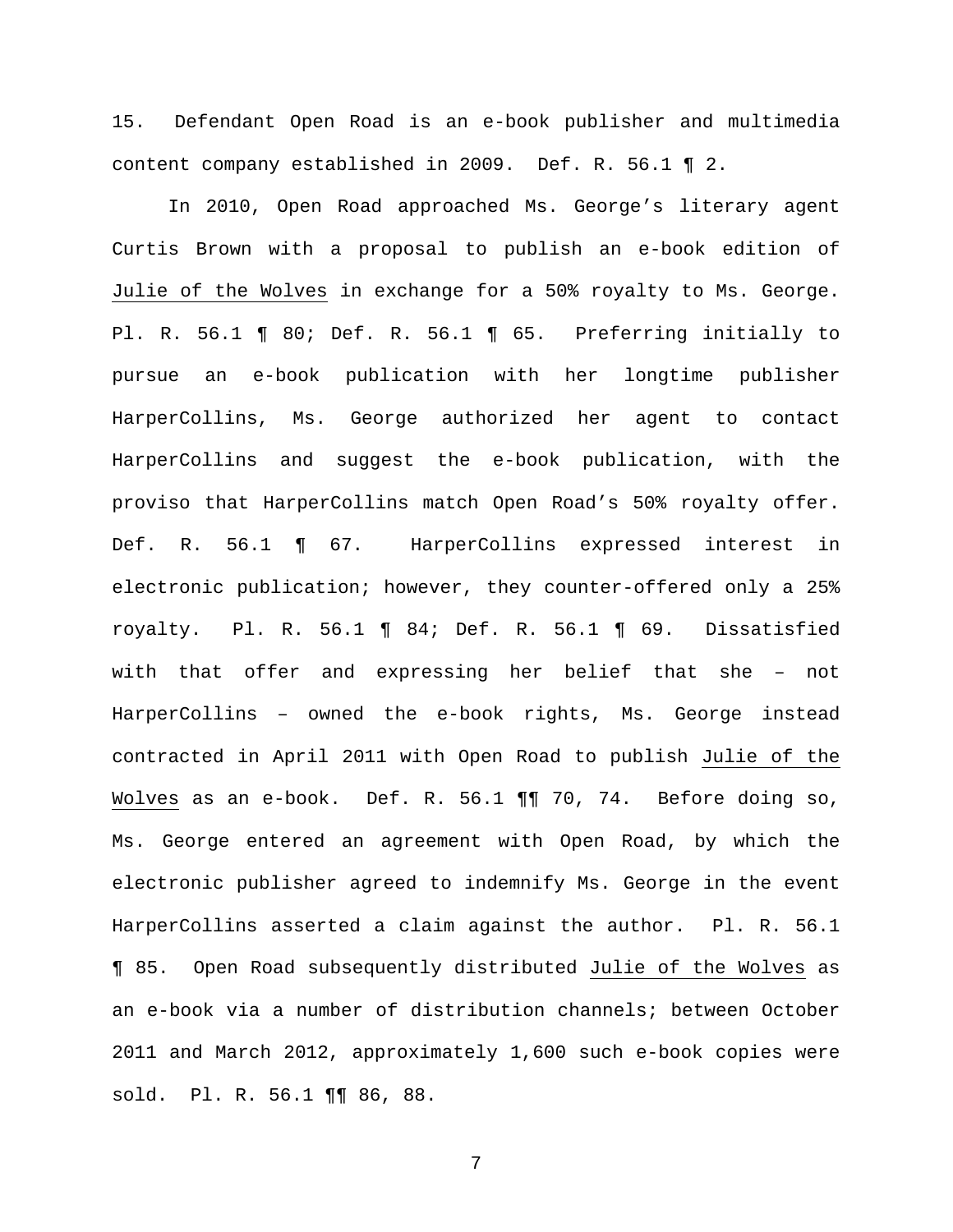Plaintiff HarperCollins filed suit against Open Road on December 23, 2011, alleging willful copyright infringement in violation of 17 U.S.C. § 106 and seeking injunctive relief, statutory or actual damages at its election, and the recovery of Open Road's profits and HarperCollins' costs. Compl. ¶¶ 31-34. Defendant answered on February 16, 2012 and discovery followed. After briefing of the instant cross-motions was completed, oral argument was held on January 30, 2014.

## **DISCUSSION**

#### **II. Standard of Review**

A motion for summary judgment is appropriately granted when there is no genuine issue as to any material fact and the moving party is entitled to judgment as a matter of law. FED. R. CIV. P. 56(a). In this context, "[a] fact is 'material' when it might affect the outcome of the suit under governing law," and "[a]n issue of fact is 'genuine' if the evidence is such that a reasonable jury could return a verdict for the nonmoving party." McCarthy v. Dun & Bradstreet Corp., 482 F.3d 184, 202 (2d Cir. 2007) (internal quotation marks and citations omitted). "In assessing the record to determine whether there is [such] a genuine issue [of material fact] to be tried, we are required to resolve all ambiguities and draw all permissible factual inferences in favor of the party against whom summary judgment is sought." Gorzynski v. JetBlue Airways Corp., 596 F.3d 93,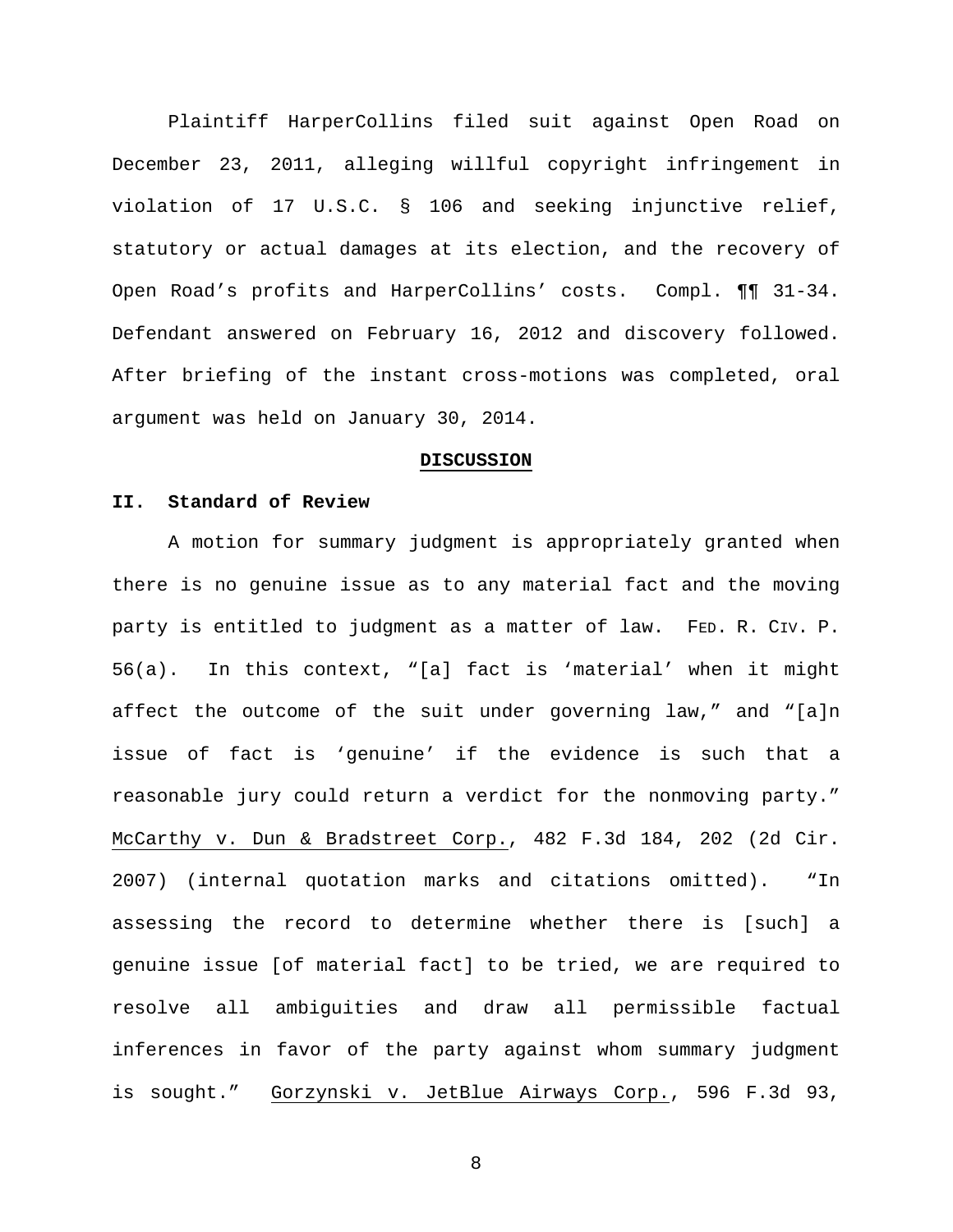101 (2d Cir. 2010) (citing Anderson v. Liberty Lobby, Inc., 477 U.S. 242, 255 (1986)). On a motion for summary judgment, "[t]he moving party bears the initial burden of demonstrating 'the absence of a genuine issue of material fact.'" F.D.I.C. v. Great Am. Ins. Co., 607 F.3d 288, 292 (2d Cir. 2010) (quoting Celotex Corp. v. Catrett, 477 U.S. 317, 323 (1986)).

Where that burden is carried, the non-moving party "must come forward with specific evidence demonstrating the existence of a genuine dispute of material fact." Id. (citing Anderson, 477 U.S. at 249). To defeat a motion for summary judgment, the non-moving party "must do more than simply show that there is some metaphysical doubt as to the material facts." Matsushita Elec. Indus. Co. v. Zenith Radio Corp., 475 U.S. 574, 586 (1986). "If the evidence is merely colorable, or is not significantly probative, summary judgment may be granted." Anderson, 477 U.S. at 249-50 (internal citations omitted). The nonmoving party "may not rely on conclusory allegations or unsubstantiated speculation." Brown v. Eli Lilly and Co., 654 F.3d 347, 358 (2d Cir. 2011) (internal quotation marks and citations omitted); see also BellSouth Telecomms., Inc. v. W.R. Grace & Co., 77 F.3d 603, 615 (2d Cir. 1996) (it is insufficient for a party opposing summary judgment "merely to assert a conclusion without supplying supporting arguments or facts") (internal citations and quotation marks omitted).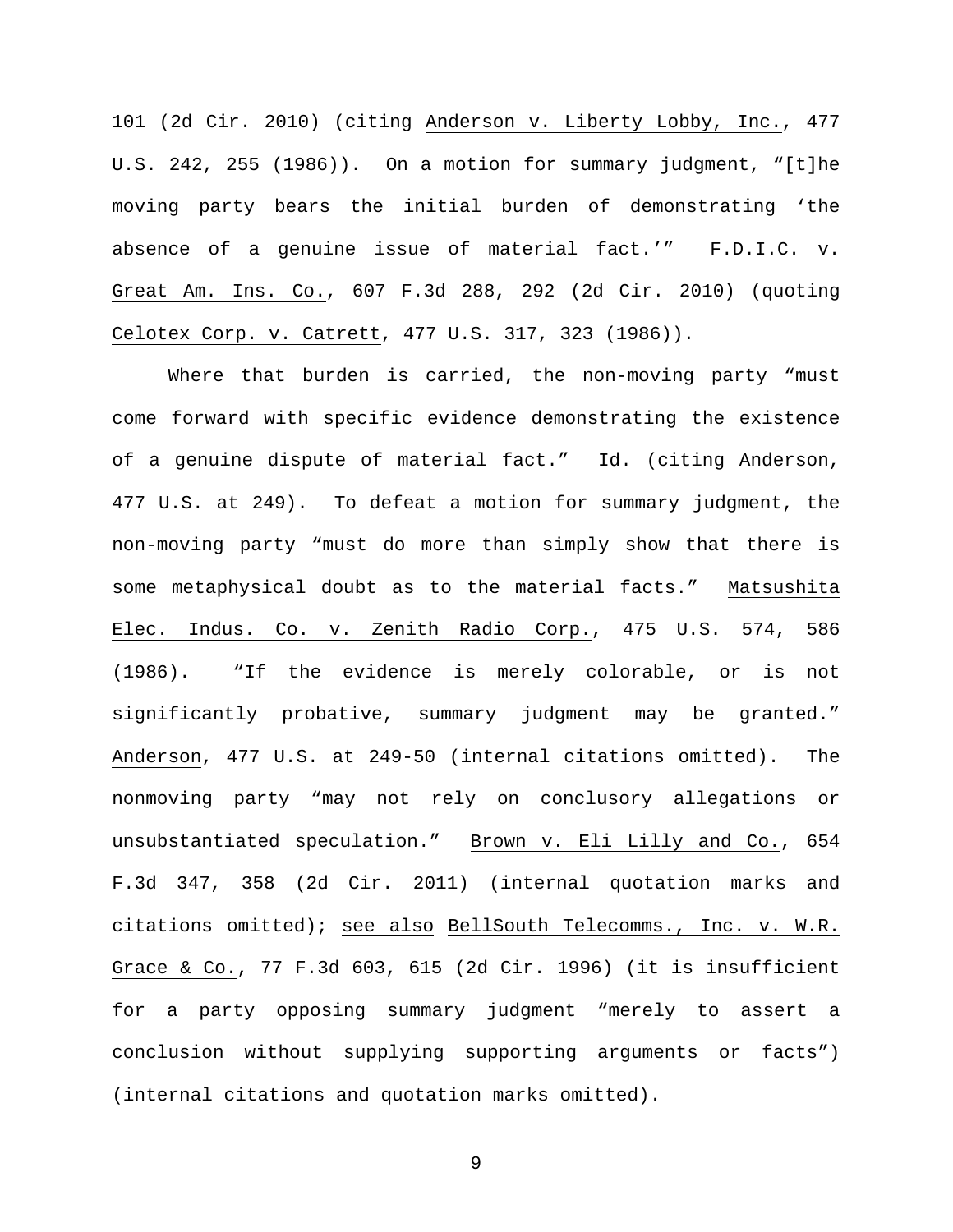When cross-motions for summary judgment are made, as here, the standard is the same as that for individual motions for summary judgment. Morales v. Quintel Entm't, Inc., 249 F.3d 115, 121 (2d Cir.2001). Each motion must be considered independently of the other and, when evaluating each, the court must consider the facts in the light most favorable to the nonmoving party. Id.

## **III. Principles of Contract Interpretation in the Copyright Context**

To maintain an action for copyright infringement, plaintiff must establish two elements: "(1) ownership of a valid copyright, and (2) copying of constituent elements of the work that are original." Kwan v. Schlein, 634 F.3d 224, 229 (2d Cir. 2011) (quoting Feist Publ'ns, Inc. v. Rural Tel. Serv. Co., Inc., 499 U.S. 340, 361 (1991). In the case sub judice, the parties dispute only the first element – that is, whether HarperCollins' uncontested publication rights to Julie of the Wolves encompass the exclusive right to publish and license ebook versions of the work. See Pl. Mem. at 11-12; Def. Mem at 7. Copyright infringement actions such as this "involving only the scope of the alleged infringer's license present the court with a question that essentially is one of contract: whether the parties' license agreement encompasses the [relevant] activities." Bourne v. Walt Disney Co., 68 F.3d 621, 631 (2d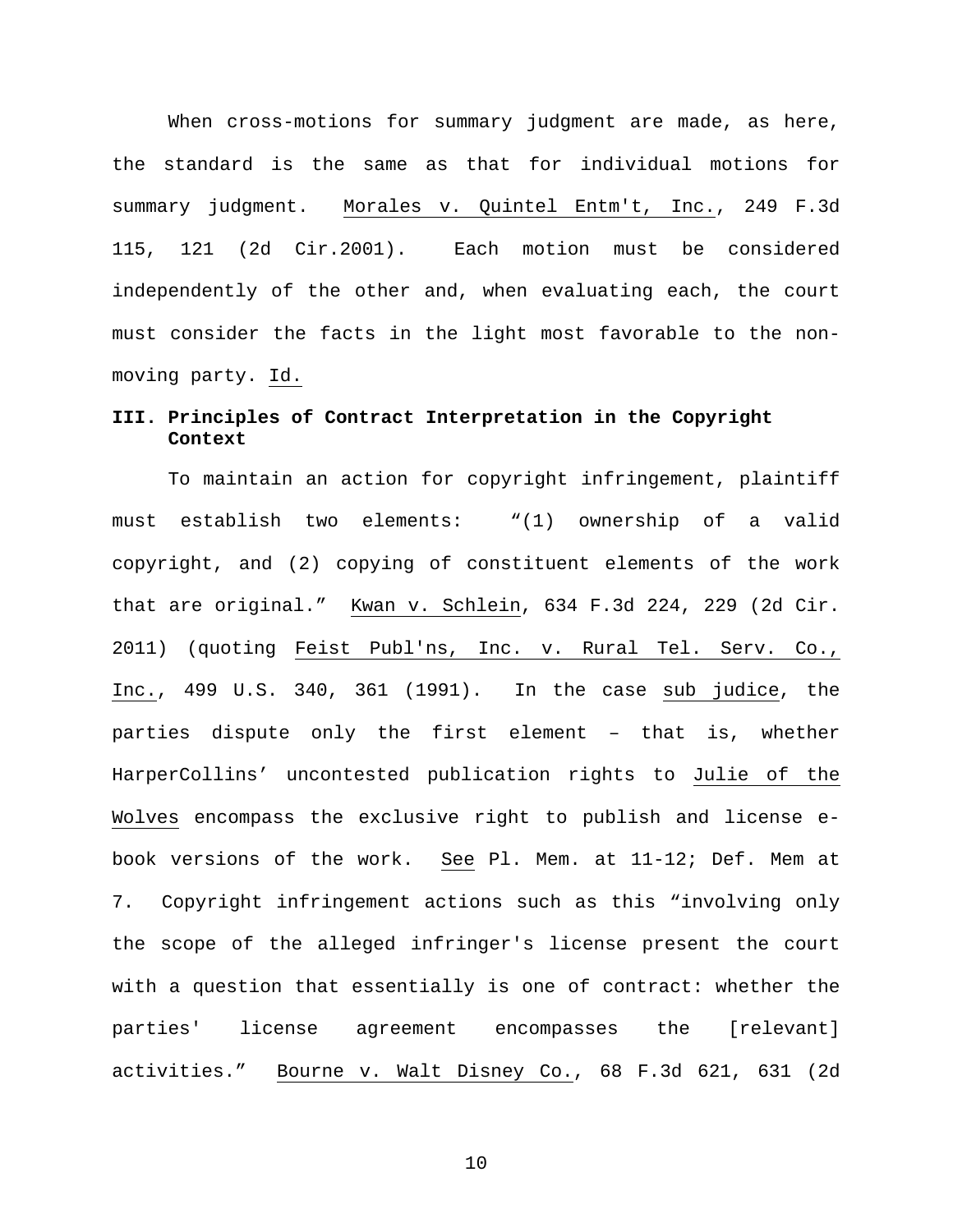Cir. 1995). This case thus turns on the construction of the governing 1971 contract between author Jean George and publisher HarperCollins.

Pursuant to New York law, the interpretation of an unambiguous contract is a question of law to be addressed by the Court. See Provident Loan Soc'y of N.Y. v. 190 E. 72nd St. Corp., 911 N.Y.S.2d 308, 309 (1st Dep't 2010). So too is the determination of whether a contract provision is in fact ambiguous. Eternity Global Master Fund Ltd. v. Morgan Guar. Trust Co. of N.Y., 375 F.3d 168, 178 (2d Cir. 2004) (quoting W.W.W. Assocs., Inc. v. Giancontieri, 77 N.Y.2d 157, 162 (1990)). A contract is ambiguous only if "the provisions in controversy are reasonably or fairly susceptible of different interpretations or may have two or more different meanings." Goldman Sachs Grp., Inc. v. Almah LLC, 924 N.Y.S.2d 87, 90 (1st Dep't 2011) (internal citation and quotation marks omitted); see also Broder v. Cablevision Sys. Corp., 418 F.3d 187, 197 (2d Cir. 2005) ("[A]mbiguity exists where a contract term could suggest more than one meaning when viewed objectively by a reasonably intelligent person who has examined the context of the entire integrated agreement and . . . is cognizant of the customs, practices, usages and terminology as generally understood in the particular trade or business." (internal citation and quotation marks omitted)).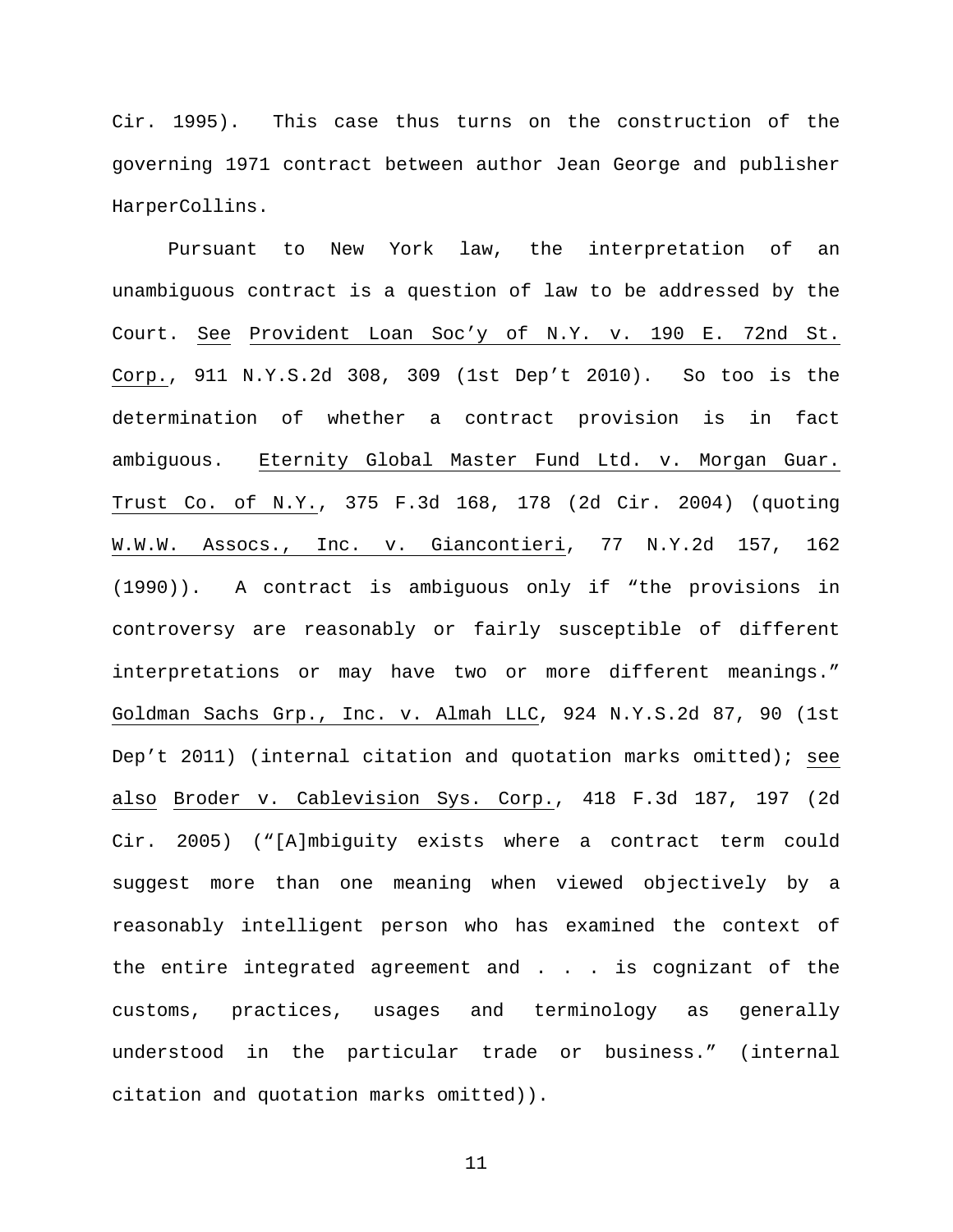In determining the meaning of a contract, this Court will "look to all corners of the document rather than view sentences or clauses in isolation." Int'l Klafter Co. v. Cont'l Cas. Co., 869 F.2d 96, 99 (2d Cir. 1989) (internal quotation marks omitted); see also Kass v. Kass, 91 N.Y.2d 554, 566 (1998). "[W]hen parties set down their agreement in a clear, complete document, their writing should as a rule be enforced according to its terms." W.W.W. Assocs., Inc., 77 N.Y.2d at 162. In other words, our "primary objective is to give effect to the intent of the parties as revealed by the language they chose to use." Bolt Elec., Inc. v. City of New York, 223 F.3d 146, 150 (2d Cir. 2000).

#### **IV. New Use Precedent**

In accord with these principles of contract construction, the Second Circuit's "new use" precedent sets forth a procedure for evaluating whether a contract covers later-developed technology. This Court is guided by several leading cases, including Bartsch v. Metro-Goldwyn-Mayer, Inc., 391 F.2d 150 (2d Cir. 1968), Bourne v. Walt Disney Co., 68 F.3d 621 (2d Cir. 1995), and Boosey & Hawkes Music Publishers, Ltd. v. Walt Disney Co., 145 F.3d 481 (2d Cir. 1998), all of which arise in the context of the motion picture industry. Bartsch posed the question of whether an earlier grant of motion picture rights to a play also comprised the right to broadcast that movie on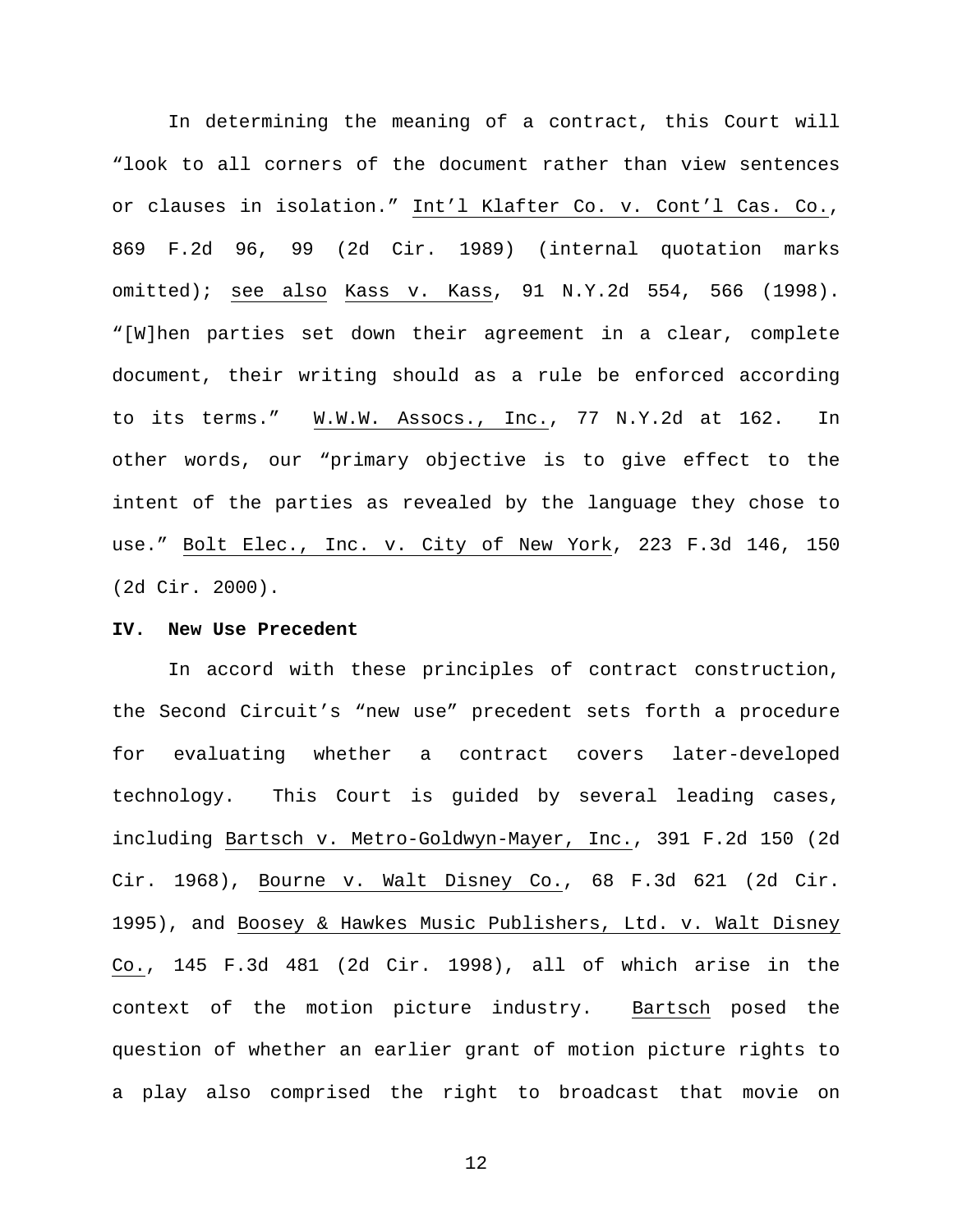television 28 years later. Bourne and Boosey considered whether the holder of a license to use a piece of music in a motion picture also had the right to use the music in distribution of the movie via videocassette over forty years later. In these three cases, all of which evaluated contracts pursuant to New York law, the initial grant language was found to encompass the later-developed new use.

In a "new use" case, the Court must determine whether the new use "may reasonably be said to fall within the medium as described in the license." Bartsch, 391 F.2d at 155. The key interpretive principle to be applied is that the language of the contract itself governs. Boosey, 145 F.3d at 487.

In construing the scope of the contractual grant, the Court must apply "neutral principles of contract interpretation" and avoid any "default rule in favor of copyright licensees or any default rule whatsoever." Id. As the Second Circuit instructs, "[i]f the contract is more reasonably read to convey one meaning, the party benefitted by that reading should be able to rely on it; the party seeking exception or deviation from the meaning reasonably conveyed by the words of the contract should bear the burden of negotiating for language that would express the limitation or deviation." Id.

Indeed, in new use cases, the words of the contract may take on even greater significance than in a standard contract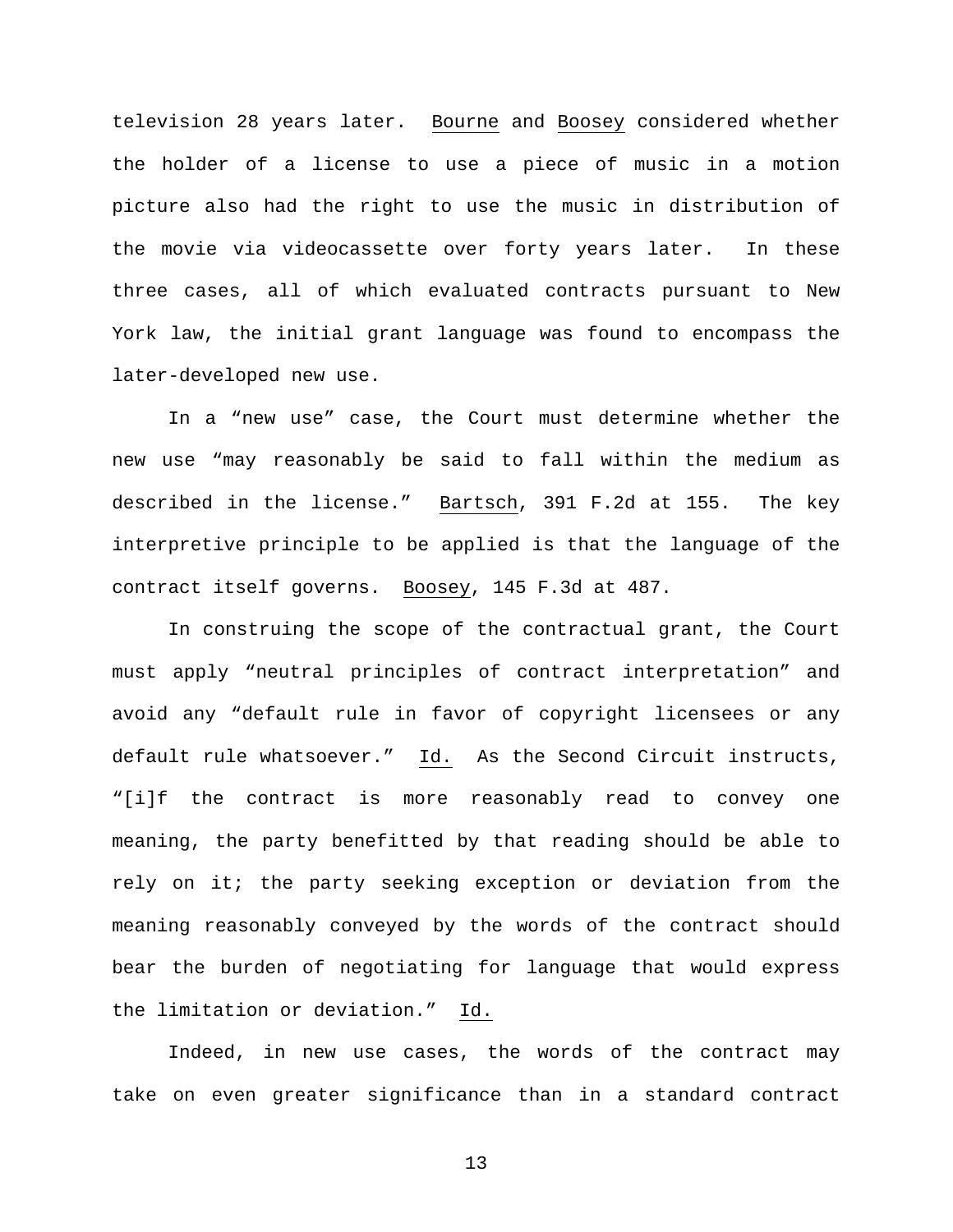action in which the Court could review contemporaneous extrinsic evidence to elucidate the intent of the parties. Partly, this is because "many years after formation of the contract, it may well be impossible to consult the principals or retrieve documentary evidence to ascertain the parties' intent, if any, with respect to new uses." Id. at 488. Bartsch describes the problem more bluntly: "With Bartsch dead, his grantors apparently so, and the Warner Brothers lawyer understandably having no recollection of the negotiation, any effort to reconstruct what the parties actually intended nearly forty years ago is doomed to failure." 391 F.2d at 155.

Moreover, by their very nature, new use cases create a significant obstacle to the use of extrinsic evidence. An inquiry into the parties' intent "is not likely to be helpful when the subject of the inquiry is something the parties were not thinking about." Boosey, 145 F.3d at 487-88. Likewise, extrinsic evidence of the parties' course of dealing or industry practice is likely irrelevant, "because the use in question was, by hypothesis, new, and could not have been the subject of prior negotiations or established practice." Id. at 488.

Thus, the leading cases discussed here placed primary emphasis on the contractual language. They also considered the "foreseeability" of the new use at the time of contracting, and found, respectively, that "future possibilities of television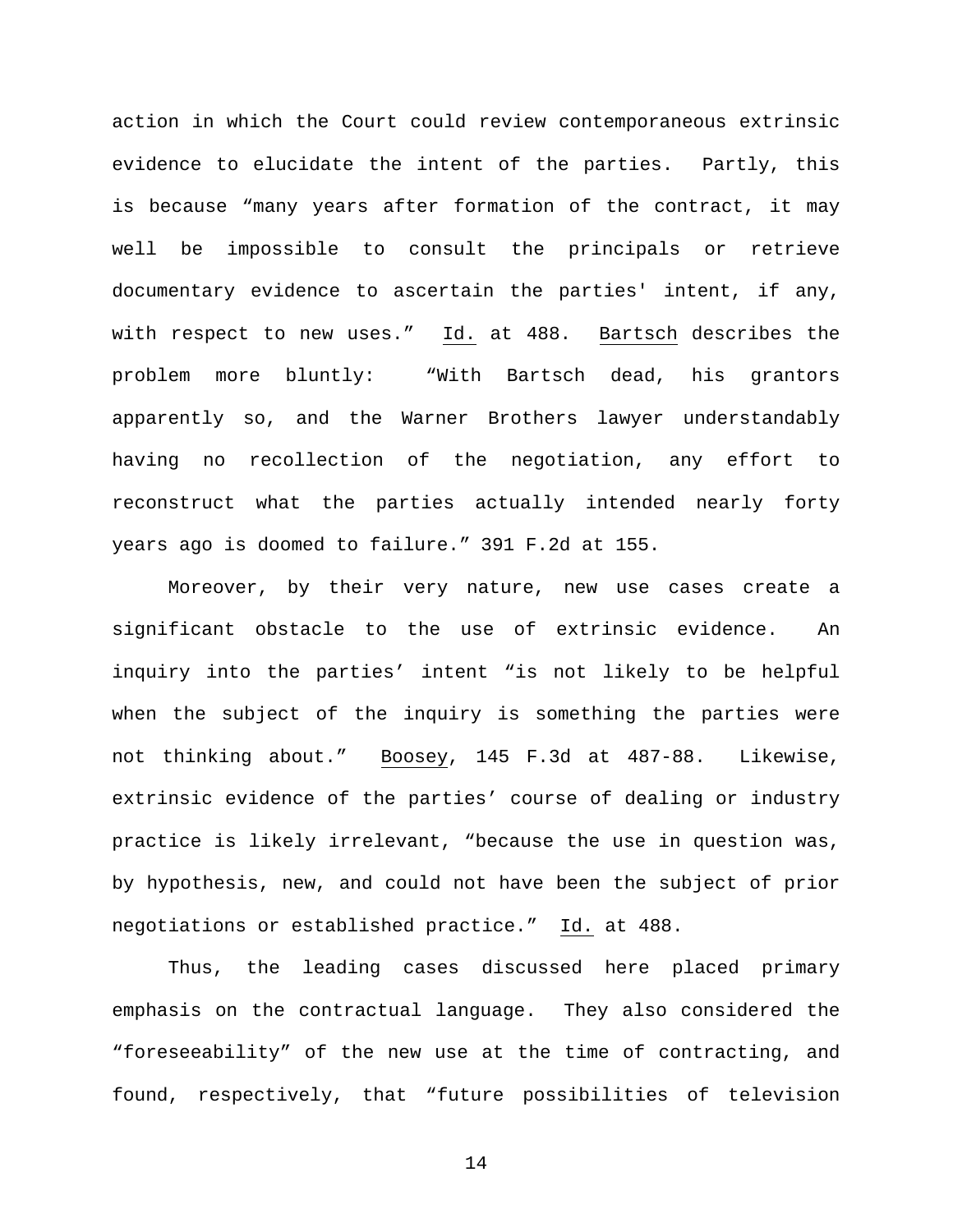were recognized by knowledgeable people in the entertainment and motion picture industries," Bartsch, 391 F.2d at 154; that "home viewing of motion pictures was within the contemplation of persons in the motion picture industry," Bourne, 68 F.3d at 630; and that "a nascent market for home viewing" existed at the time of contracting. Boosey, 145 F.3d at 486. Notably, however, and contrary to defendant's contention, the case law did not explicitly treat "foreseeability" of the new use at the time of contract as a sine qua non. Instead, whether foreseeability is required remains an open question. See Boosey, 145 F.3d at 486 (whether "a new-use license hinges on the foreseeability of the new channels of distribution at the time of contracting [was] a question left open in Bartsch").4

## **V. Application**

 $\overline{a}$ 

As an initial matter, we note that the parties have filed cross-motions for summary judgment. We agree with counsel's assessment that this action is well-suited to resolution upon summary judgment.

Based on a plain reading of the contractual language, we hold that the 1971 contract grants HarperCollins the exclusive

<sup>4</sup> Existing alongside the Second Circuit case law is certain New York state precedent holding that that licenses for television rights do not extend to videocassette distribution. Tele–Pac, Inc. v. Grainger, 570 N.Y.S.2d 521, 522 (1st Dep't 1991). In addressing this line of cases, the Second Circuit distinguished Tele-Pac and its ilk on the basis of the particulars of the contractual language, providing yet more reason for this Court to approach the grant language present here with special scrutiny. Bourne, 68 F.3d at 629-30.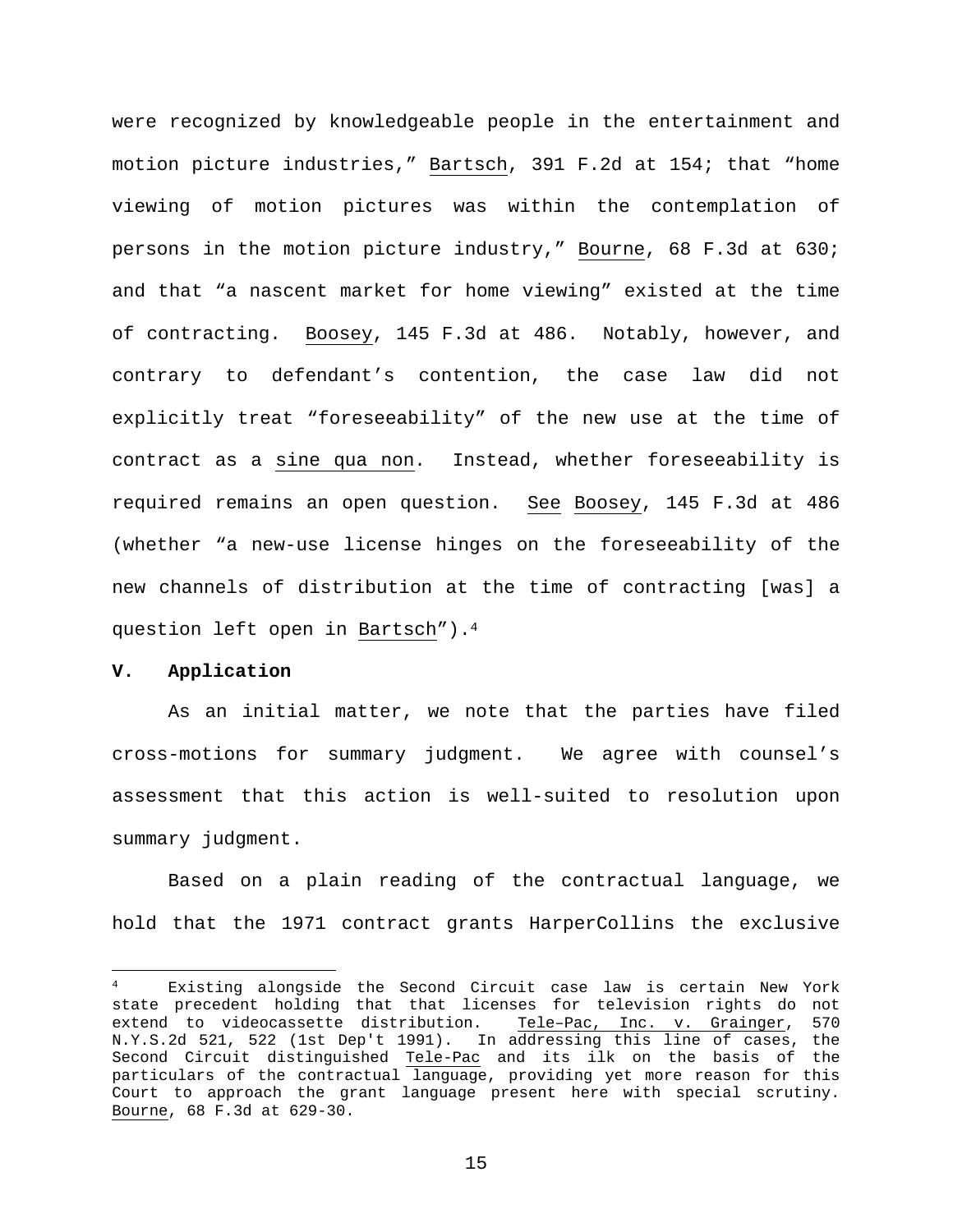right to license third parties to publish e-book versions of Julie of the Wolves. This determination follows from the contract as a whole, and chiefly from Paragraphs 1, 20 and 23.

## **A. Paragraph 1**

Paragraph 1 conveyed to HarperCollins "the exclusive right to publish [Julie of the Wolves] . . . in book form." Relying heavily on prior precedent from this district, Open Road argues that this language cannot possibly extend to e-book publication rights. See Random House, Inc. v. Rosetta Books LLC, 150 F. Supp. 2d 613, 620 (S.D.N.Y. 2001); Def. Mem. at 11-15. However, the operative contract here differs significantly from its counterpart in Rosetta Books, which was held to be limited to paper book publication. In the instant case, the governing grant conveys the right "to publish . . . in book form," whereas in Rosetta Books, the grant was one "to print, publish and sell." Id. As was explicitly argued in the earlier case, the inclusion of the word "print" has a limiting effect and a strong connotation of paper copy. Id.; Rich Decl. Ex. 46 at 14. The word "print" is absent from the 1971 contract governing here, thereby distinguishing the case at bar from Rosetta Books.

Nonetheless, given that we must interpret the contract as a whole, we need not reach the issue of whether Paragraph 1 standing alone is sufficient to convey e-book publication rights. See Int'l Klafter Co. v. Cont'l Cas. Co., 869 F.2d 96,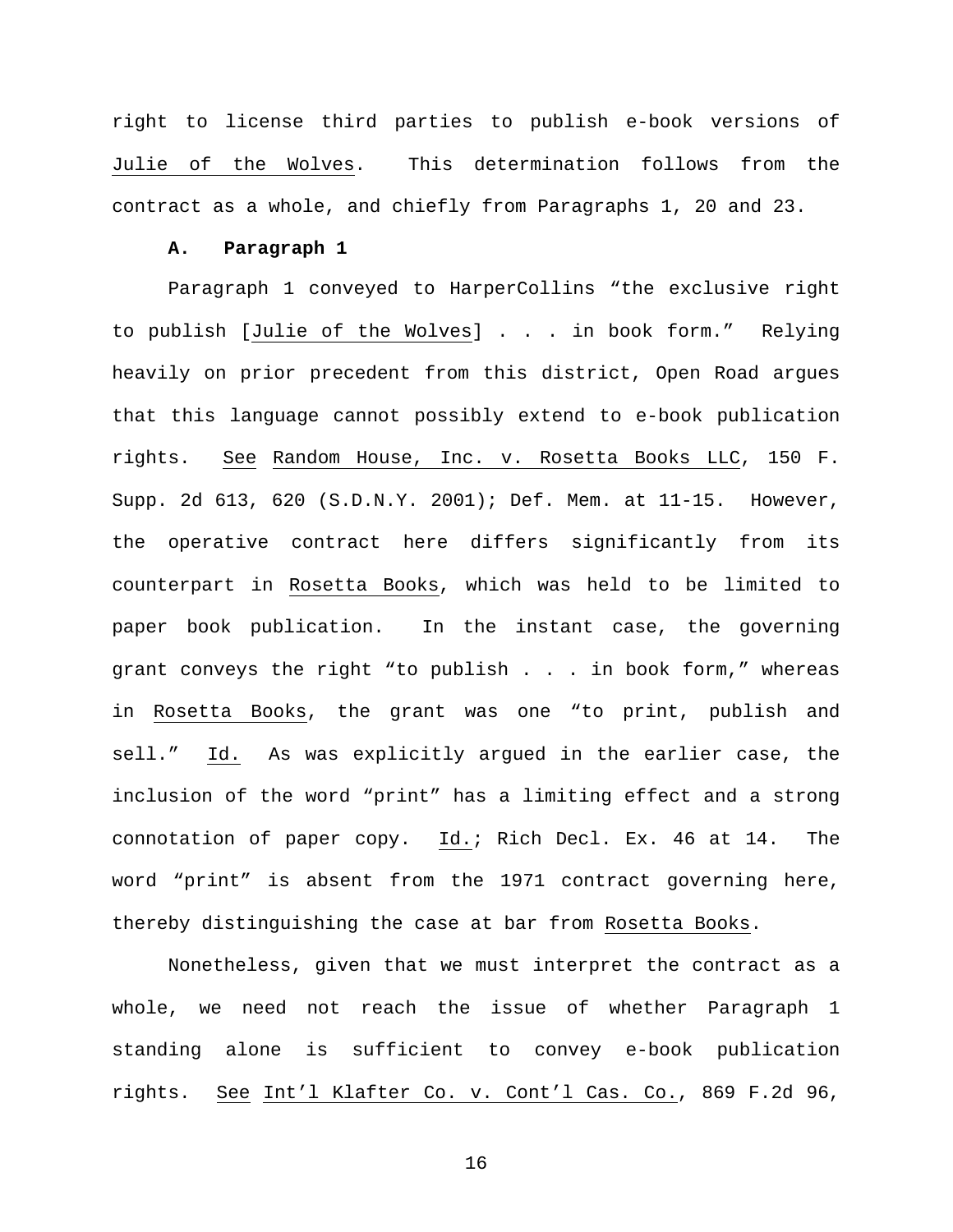99 (2d Cir. 1989). With that precept in mind, we turn next to evaluate Paragraph 20, which, by explicitly granting HarperCollins certain rights associated with use by "electronic means," created a critical distinction from Rosetta Books, whose contract made no mention of electronic exploitation at all.

## **B. Paragraph 20**

Paragraph 20, supported by the grant provision in Paragraph 23, enables HarperCollins to issue licenses, subject to the author's permission, to use the work in "in storage and retrieval and information systems, and/or whether through computer, computer-stored, mechanical or other electronic means now known or hereafter invented." This language, encompassing as it does the forward-looking reference to technologies "now known or hereafter invented," is sufficiently broad to draw within its ambit e-book publication. Although no commercial market for e-books existed at the time of its drafting, e-book technology comprises a later-invented version of the very "computer, computer-stored, mechanical or other electronic means" provided by Paragraph 20.

In light of precedent indicating that broad grant language will extend to later-invented uses, e-book publication "may reasonably be said to fall within the medium as described in the license." Bartsch, 391 F.2d at 155. Our conclusion that ebooks constitute a permissible new use follows both from the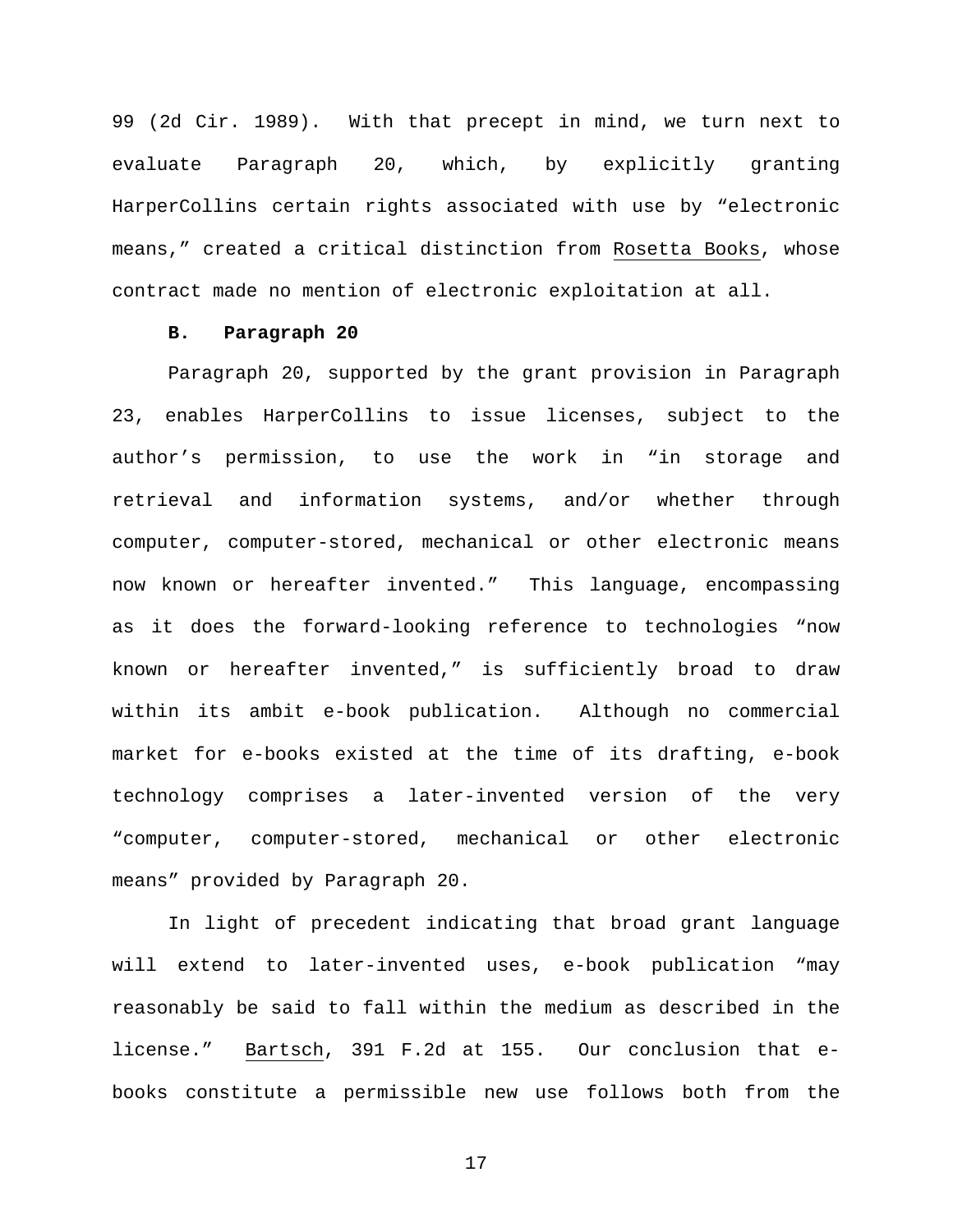expansive contractual language and from the lens through which the Second Circuit directs us to construe it. The applicable Second Circuit precedent cautions courts not to limit new uses to those that "fall within the unambiguous core meaning of the term" provided by the contract. Id. Rather, the e-book format constitutes a permissible extension of "book form" via "storage and retrieval and information systems, and/or whether through computer, computer-stored, mechanical or other electronic means" just as the television broadcast of a movie and the videocassette constituted a lawful extension of the motion picture form in Bartsch and Boosey, respectively.

When considered in comparison to contracts in similar cases, the contractual language here is as broad as that previously found to be sufficient to encompass a later-developed new use. The Bourne contract conveyed the "right to record such music mechanically in any and all other motion pictures to be produced . . . ." 68 F.3d at 624. In Boosey, the grant language provided rights "to record [the composition] in any manner, medium or form" for use "in [a] motion picture." 145 F.3d at 486. In Bartsch, the contract granted the right "to copyright, vend, license and exhibit such motion picture photoplays throughout the world; together with the further sole and exclusive rights by mechanical and/or electrical means to record, reproduce and transmit sound" -- a conveyance that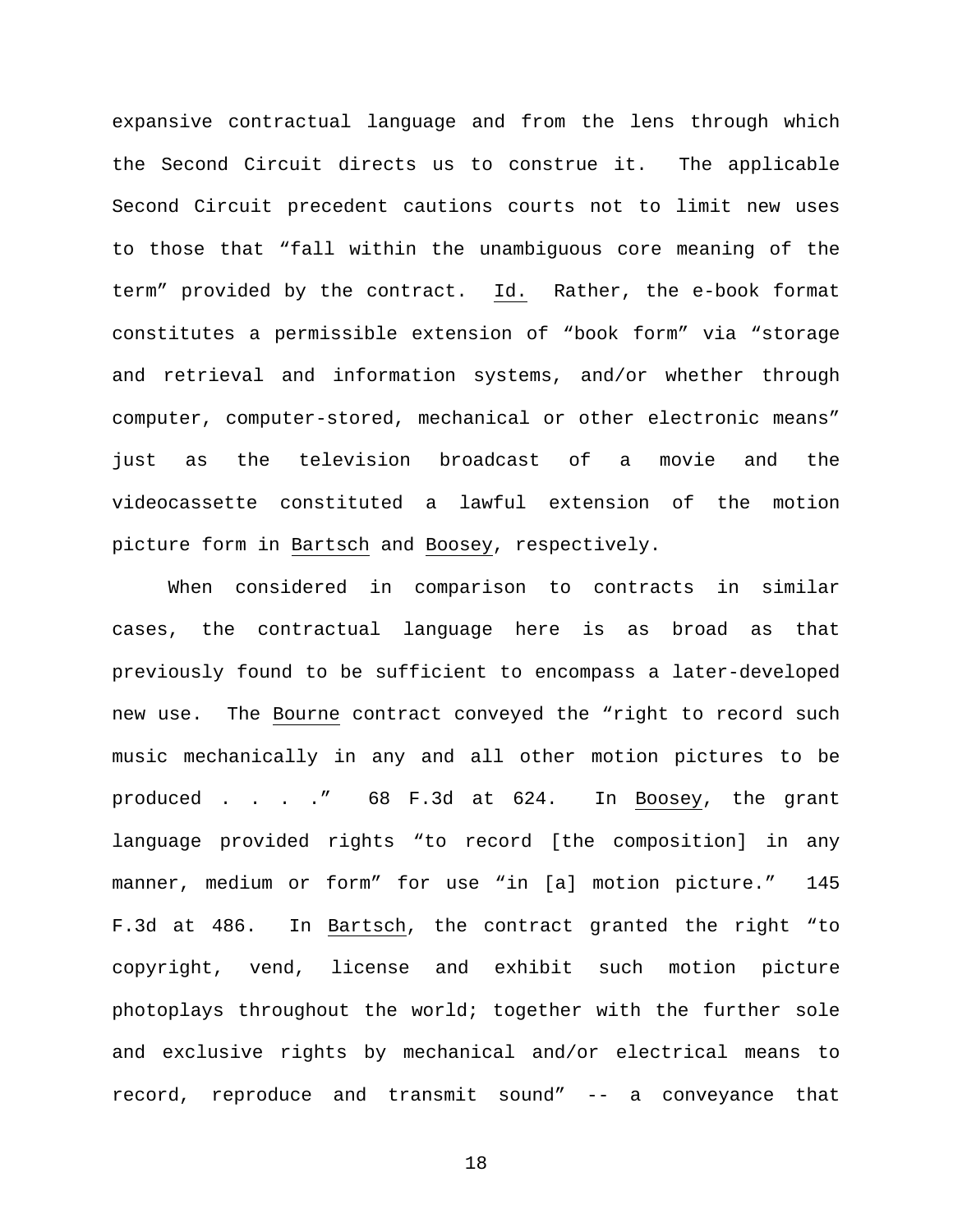appears rather similar in scope to Ms. George's grant to HarperCollins of the "exclusive right to publish [Julie of the Wolves] in book form." 391 F.2d at 151; Contract 11. Notably, none of the contracts in Bartsch, Bourne, or Boosey included any reference to rights in future technologies that exists in the contract here.

By specifically providing for anticipated electronic means that might be "hereafter invented," the 1971 contract's grant language becomes greater in breadth, at least with respect to new uses, than the analogous contracts in Second Circuit new use precedent, which were themselves found sufficiently broad to encompass an electronic new use. Interpreting similar forwardlooking contractual language in a new use context, another court in this district drew the same conclusion. See Reinhardt v. Wal-Mart Stores, Inc., 547 F.Supp.2d 346, 354-55 (S.D.N.Y. 2008). In Reinhardt, a 1984 recording agreement wherein "records" were defined as "all forms of reproduction including pre-recorded tapes and discs and electronic video recordings, *now or hereafter known*" was construed to authorize laterinvented digital and internet-enabled uses. Id. (emphasis added). Relying, as we do here, on the Second Circuit standards set forth in Boosey, the district court in Reinhardt explained that "[t]he phrase 'now or hereafter known,' when referring to forms of reproduction, reveals that future technologies are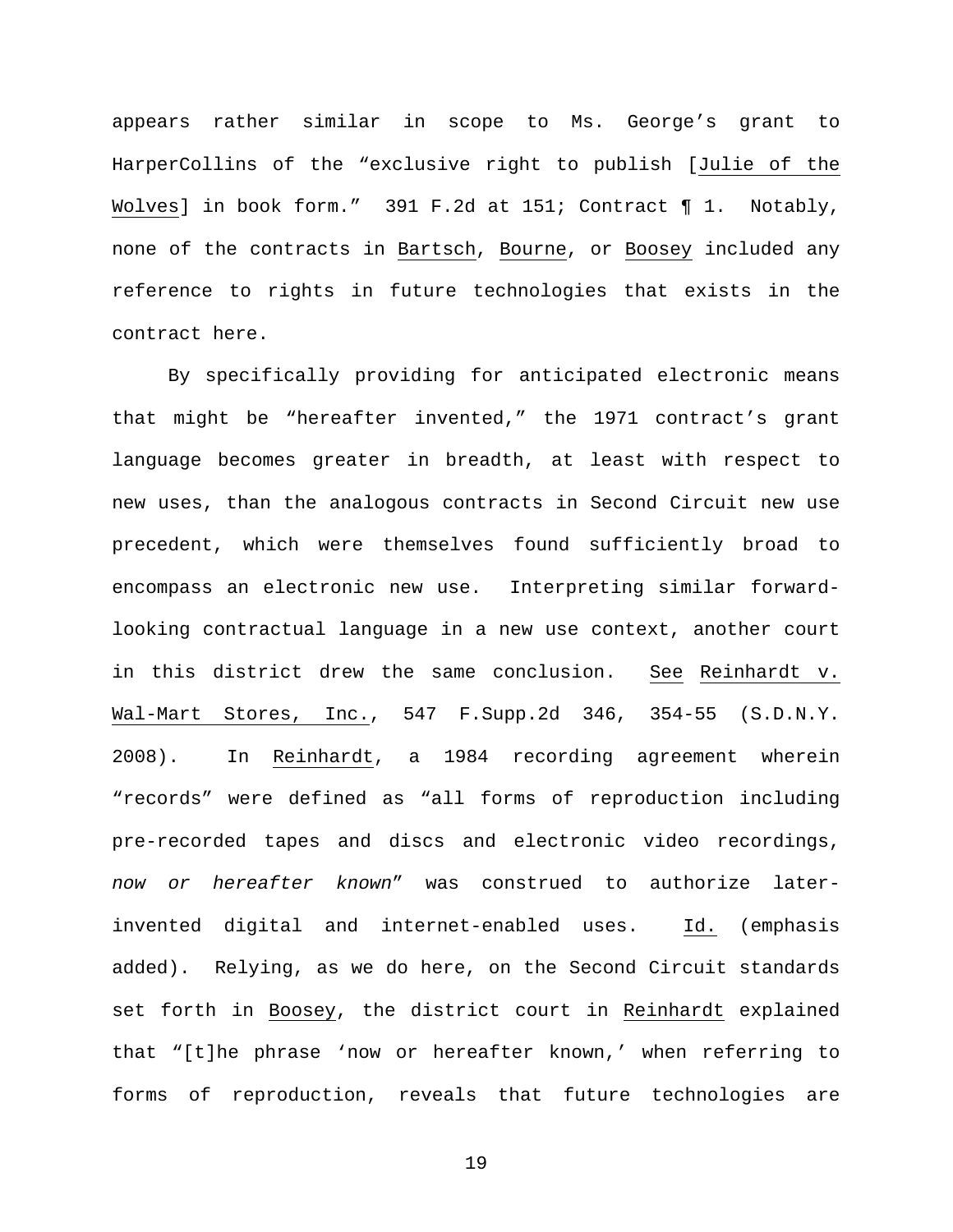covered by the agreement" and that the language "creates an expansive rather than a restrictive conveyance of rights." Id. at 354. The language of Paragraph 20 -- "now known or hereafter invented" -- tracks its analog in Reinhardt rather closely and results in a similarly expansive conveyance of rights with regard to future technologies.

Indeed, apparently recognizing the breadth of the language in Paragraph 20, Open Road's briefing largely ignored it. Instead, Open Road attempted to redirect the Court's attention to Paragraph 1 and to the Rosetta Books precedent, which, as discussed above, did not directly address the issues present here. To the extent that Open Road did grapple with the implications of Paragraph 20, its strategy has been to attempt to rewrite the provision. Specifically, Open Road entreats the Court to disregard the "and/or" language, thereby converting the latter clause from an independent to a dependent one as follows: "in storage and retrieval and information systems, [and/or] whether through computer, computer-stored, mechanical or other electronic means now known or hereafter invented." Def. Mem. at 4 n.1; Def. Opp. at 8-14. In support of this proposed ex post revision, Open Road argues that the "and/or" is "syntactically awkward," that it constitutes an "unnecessary insertion," that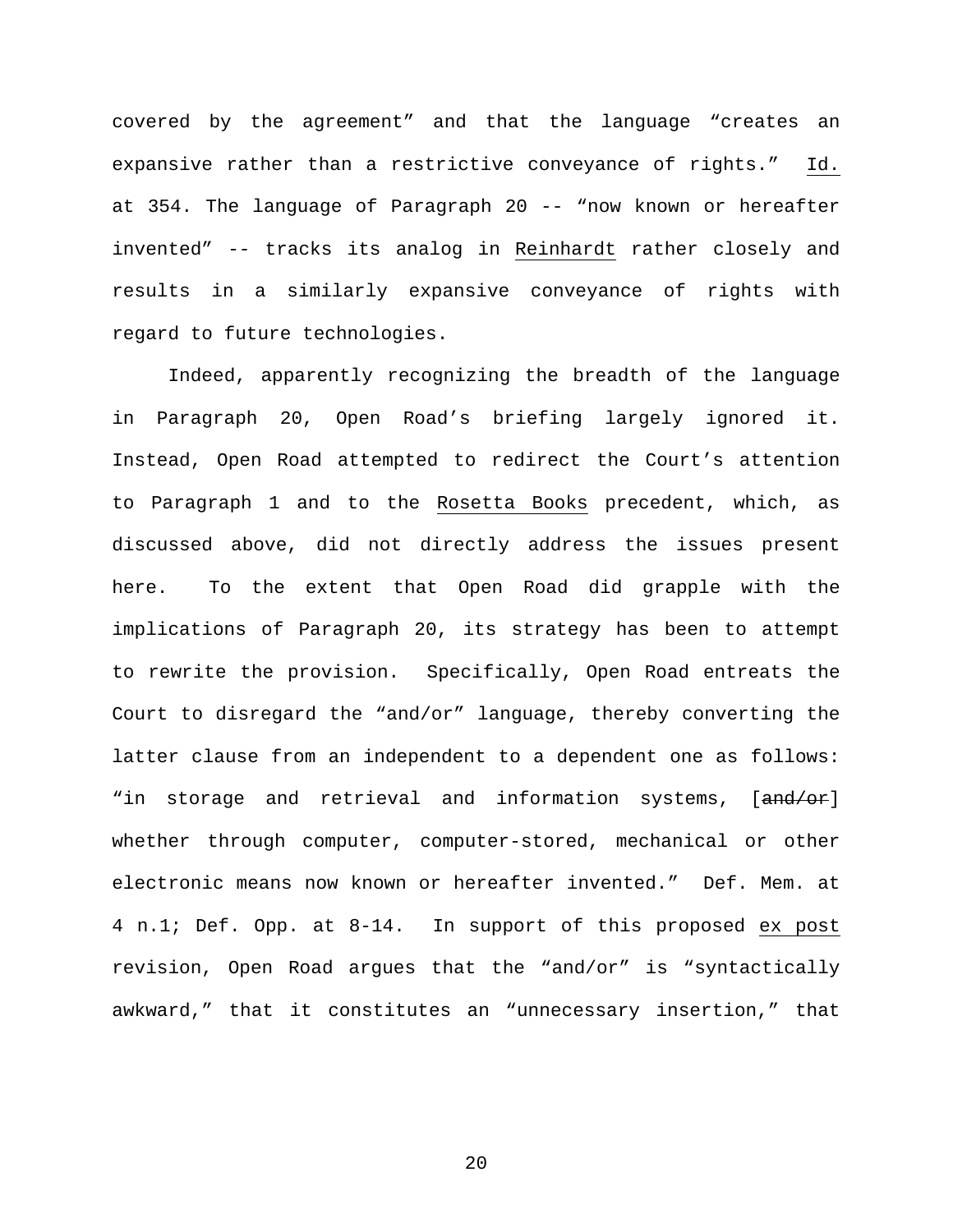it would create meaningless surplusage, and that it would lead to an "absurd result."5 Id.; Boni Decl. Ex. 15 ¶ 4.

Defendant's request to rewrite the contract is at variance with the generally-applied "heavy presumption that a deliberately prepared and executed written instrument manifest[s] the true intention of the parties," and is further unsupported by the "correspondingly high order of evidence [that] is required to overcome that presumption . . . show[ing] in no uncertain terms, not only that mistake or fraud exists, but exactly what was really agreed upon between the parties." Chimart Assocs. v. Paul, 489 N.E.2d 231, 234 (N.Y. 1986) (internal quotations and citations omitted). The case law is clear that "the burden of justifying a departure from the most reasonable reading of the contract should fall on the party advocating the departure." Boosey, 145 F.3d at 488. Notwithstanding its arguments to the contrary, Open Road has failed to carry that burden. Def. Opp. at 8-14. The request is particularly unwarranted in a new use context, where, given the age of the contract at issue, extrinsic evidence is scarce and thus "the parties or assignees of the contract should be entitled to rely on the words of the contract." Id.

 $\overline{a}$ 

Any attempt to characterize the "and/or" language as "unnecessary" is quickly undermined by the very implications of defendant's own argument; if, as Open Road argues, removing "and/or" markedly changes the meaning of the provision, then definitionally it cannot be an "unnecessary insertion."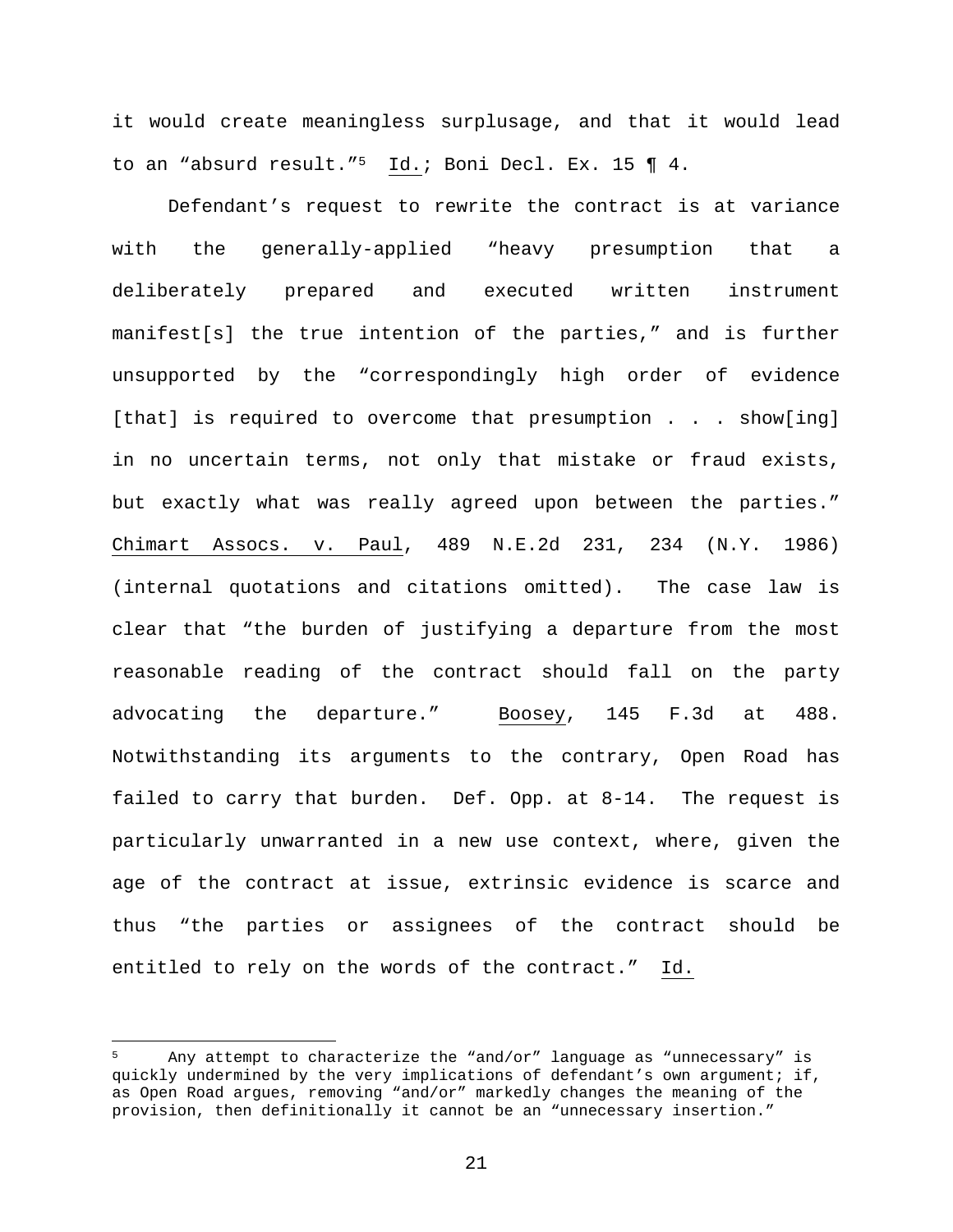Also undermining defendant's argument is the plain fact that the language of Paragraph 20 was inserted verbatim into the contract at the request of Ms. George's agent, a circumstance that defendant tries in vain to reconcile with its litigation position. Pl. Opp. at 8; Def. Opp. at 13-14. As a matter of neutral contract interpretation, "New York follows the well established contra proferentem principle which requires that equivocal contract provisions are generally to be construed against the drafter." McCarthy v. Am. Int'l Grp., Inc., 283 F.3d 121, 124 (2d Cir. 2002). Here, we need not even resort to the use of contra proferentem, because the "and/or" language is not, in the context of this contract, equivocal.

Finally, it is worth noting that, even if the Court were to adopt Open Road's deletion of the "and/or" conjunctive, it is far from clear that this revision would support Open Road's overall position. Given the record before us, this Court finds it plausible that Paragraph 20's "storage and retrieval and information systems" could, pursuant to new use precedent, encompass today's e-book technology. Nevertheless, having found no basis for removing the "and/or" language, we deem it unnecessary to undertake this inquiry or adjudicate the merits of the copious, competing expert material presented on the precise definitional scope of "storage and retrieval and information systems."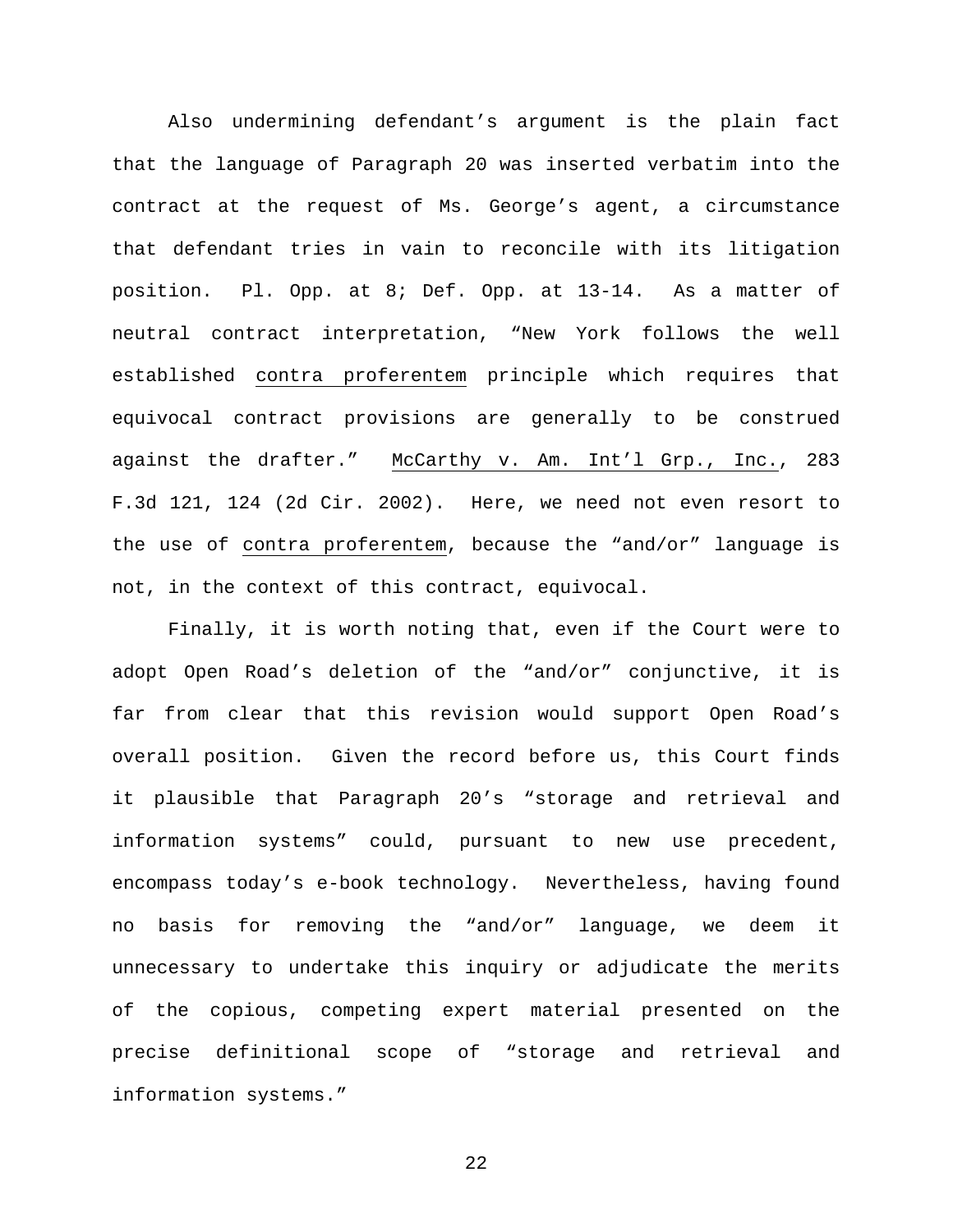## **C. Other Contract-Based Arguments**

In addition to the arguments discussed supra, Open Road makes three other arguments involving interpretation of the contractual language, which the Court has considered and found unpersuasive. First, Open Road submits that Paragraph 20 grants HarperCollins no right to publish an e-book edition of Julie of the Wolves itself, which HarperCollins disputes. Def. Mem. at 19; Pl. Mem. at 16; Pl. Opp. at 12. This argument is irrelevant to the inquiry at hand. The question before us is whether HarperCollins has exclusive rights to license the work's e-book publication, *not* whether HarperCollins may undertake such publication itself. Even were we to conclude that HarperCollins has no rights to the latter, it would not alter our decision regarding the former.

Secondly, Open Road argues that Paragraph 20 is missing an essential contractual term – to wit, a royalty rate – rendering it unenforceable for lack of the provision of the consideration to be paid under the contract. Def. Mem. at 20-21. Once again, Open Road attempts to redirect attention to the question of whether HarperCollins has the right to publish an e-book version of the work, a question not before this Court and not germane to this litigation. Insofar as Paragraph 20 explicitly includes a royalty provision for third-party licenses by which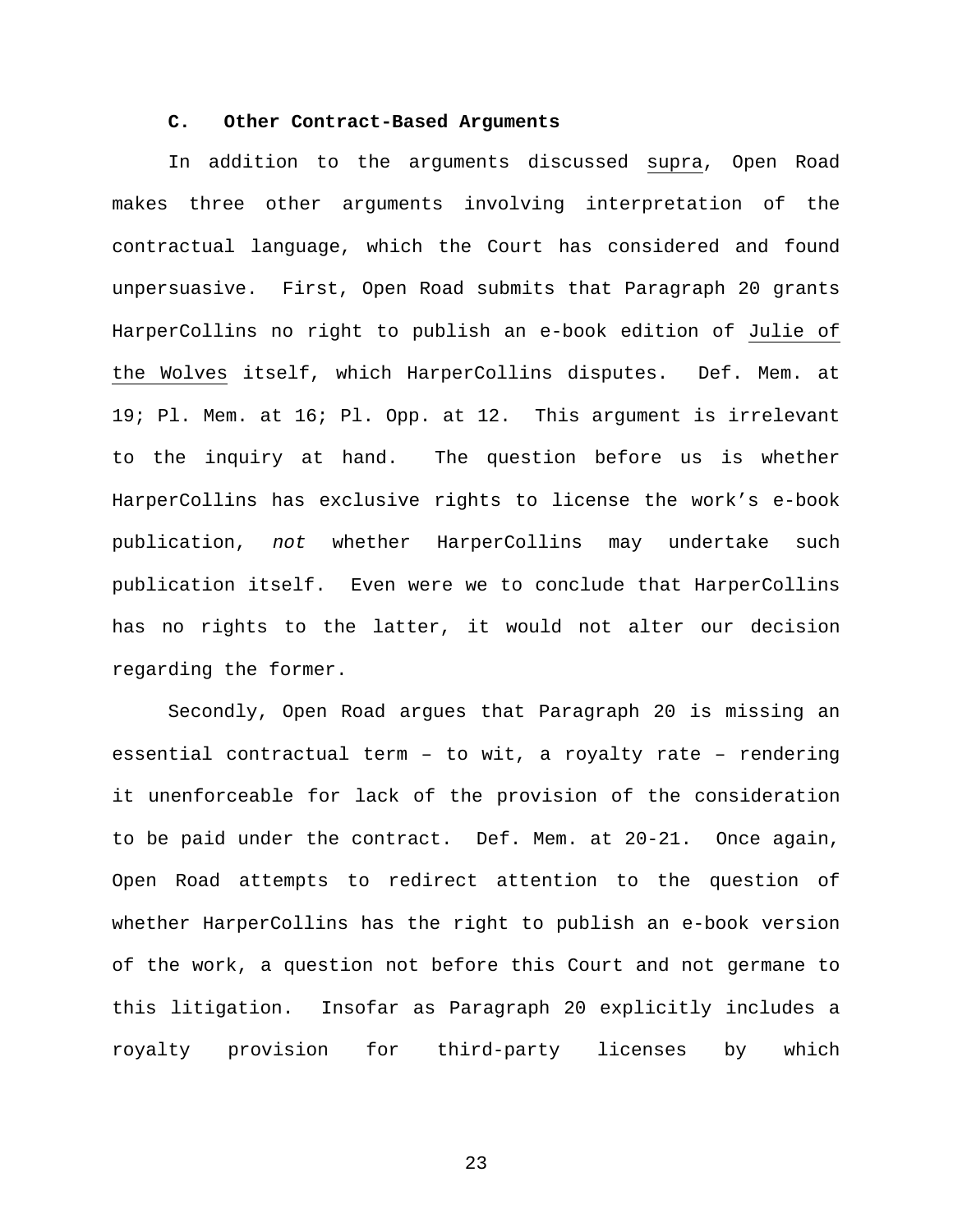HarperCollins and the author evenly divide the net proceeds, this argument is meritless.<sup>6</sup>

Thirdly, Open Road presents the contract's reservation of rights clause in Paragraph 14, which reserves to the author "[a]ll rights in the Work now existing, or which may hereafter come into existence, not specifically herein granted," as evidence that Ms. George did not intend to convey e-book publication rights, arguing that to find otherwise would convert this provision to surplusage. Def. Mem. at 15; Def. Opp. at 14. As the Second Circuit observed in Boosey, the "reservation clause stands for no more than the truism that [the author] retained whatever [s]he had not granted . . . [i]t contributes nothing to the definition of the boundaries of the license." 145 F.3d at 488.

### **D. Foreseeability**

 $\overline{a}$ 

Beyond the scope of the contractual language itself, Open Road's primary argument against HarperCollins' copyright claim involves the foreseeability inquiry that has arisen in the new

Relatedly, Open Road also argues that by refusing to pay Ms. George a 50% royalty, HarperCollins materially breached the contract, excusing Ms. George from further performance. Tr. at 29. It is conceded that this is not a breach of contract action, and that Ms. George, the individual who could bring such an action, is not a party here. Similarly, Open Road's argument that the absence of a royalty provision makes the contract unenforceable would seem to be a claim reserved to Ms. George, if anyone. We do mention parenthetically, however, that the absence of a royalty term does not necessarily complicate the contract's enforceability. After all, the same contract lacked a royalty rate for the paperback edition, an absence that apparently did not cast doubt upon HarperCollins' paperback publication rights. Contract ¶ 7(e); Pl. Opp. at 13 n.9.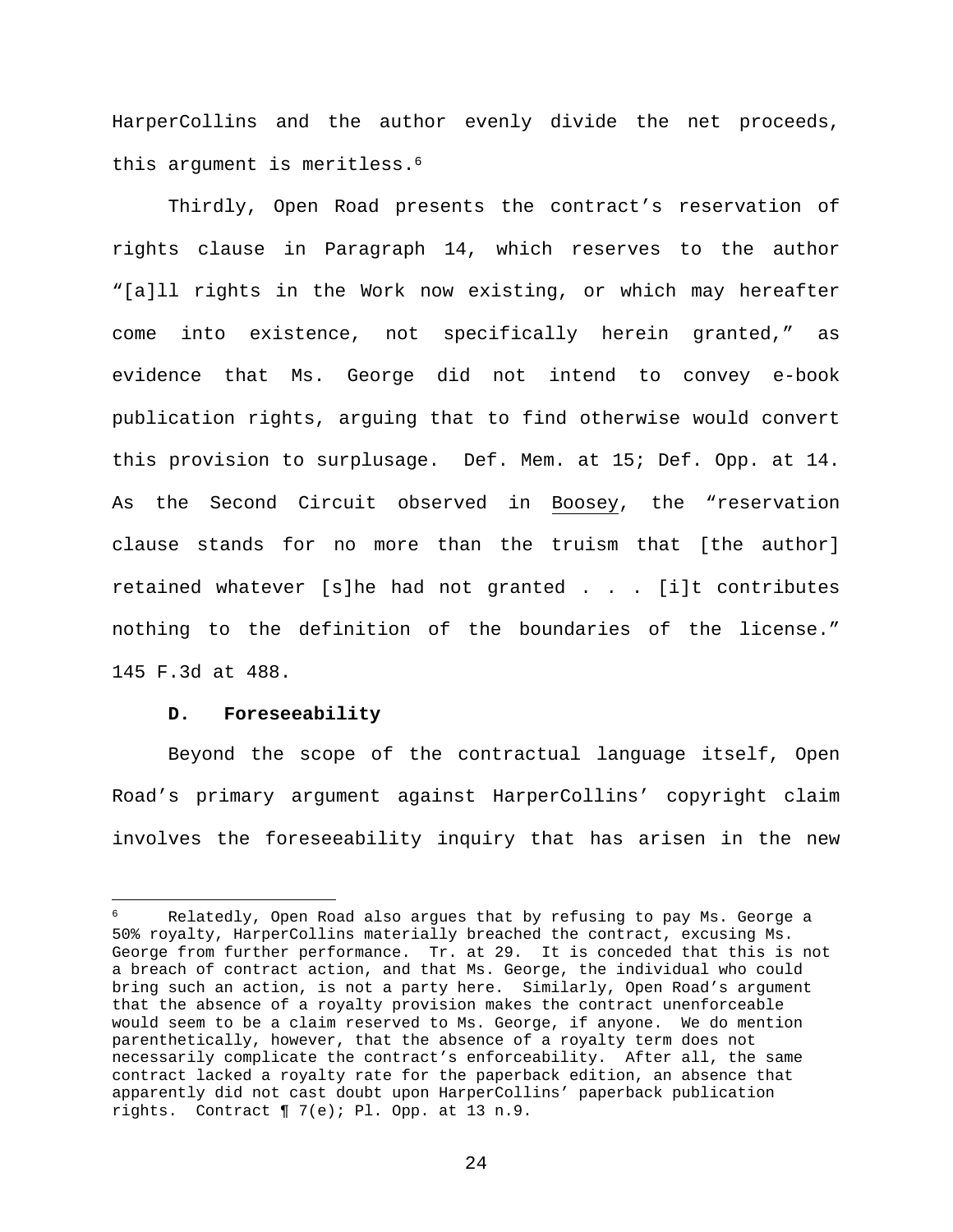use precedent. Open Road characterizes the new use standard as requiring "two analytical steps, both of which must be satisfied before the new use will be deemed conveyed:" first, a determination of the breadth of the grant language and second, a determination of the new use's foreseeability. Pl. Mem. at 8-9. The case law itself, however, contains no such explicit bifurcation. Further, the Second Circuit has left open the question of whether foreseeability is, in fact, required. Boosey, 145 F.3d at 486. Although Bartsch, Bourne, and Boosey all evaluate, to some extent, whether the new use was within contemplation at the time of the grant, plaintiff's presentation of Second Circuit law as requiring a separate and specific showing of foreseeability is, at best, an oversimplification and, at worst, a distortion of the explicit language of the relevant precedent.

To the extent that foreseeability at the time of the grant is required to extend a copyright to a new use, however, the language of the contract itself provided for foreseeable uses. The reference to electronic means "now known or hereafter invented" anticipated future technological uses for the work, which would one day include e-books. By this logic, the contract here may be said to fulfill the foreseeability standard, to the extent it exists, even without reference to the record evidence. See, e.g., Reinhardt v. Wal-Mart Stores, Inc.,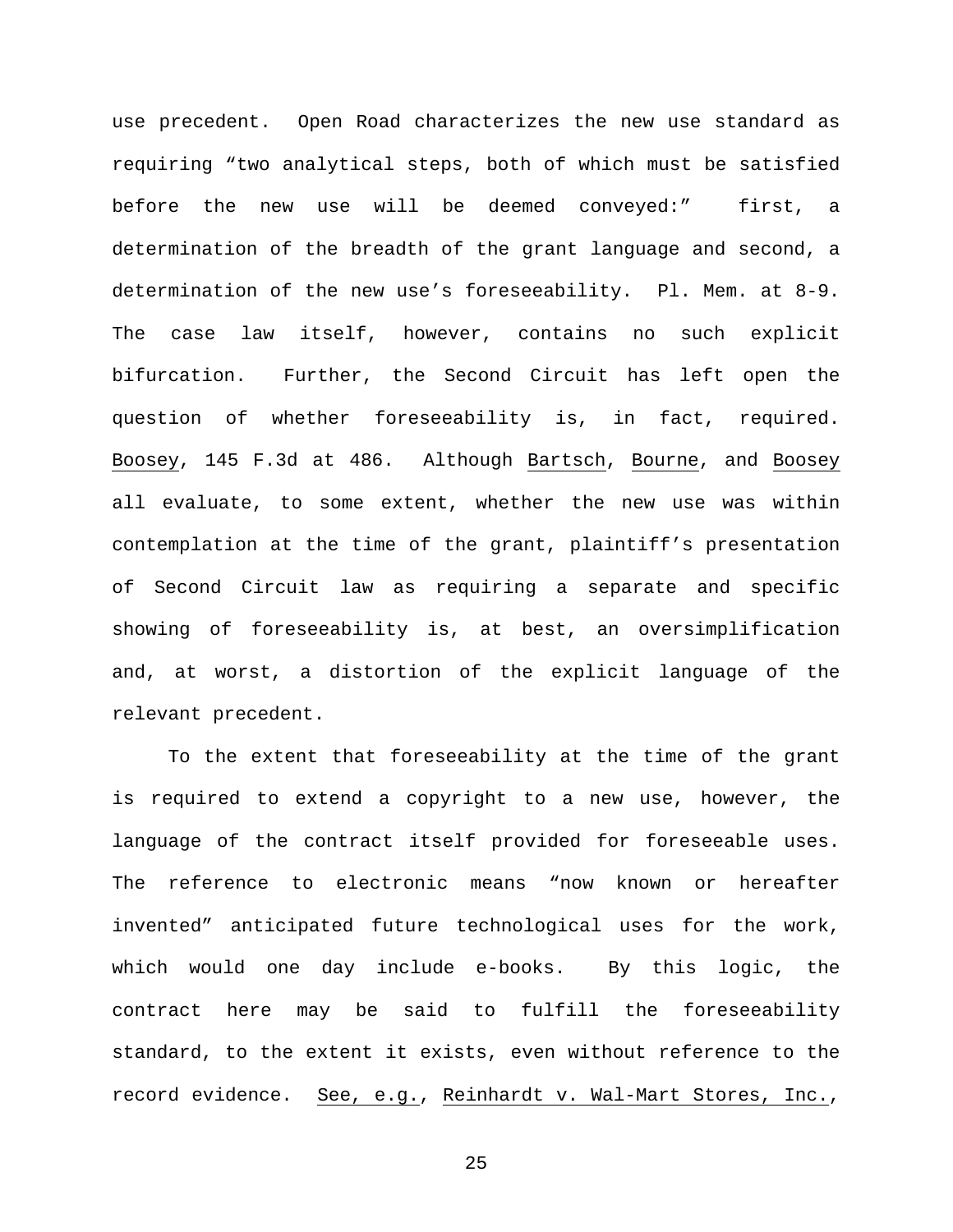547 F.Supp.2d 346, 354-55 (S.D.N.Y. 2008) ("The phrase 'now or hereafter known,' when referring to forms of reproduction, reveals that future technologies are covered by the agreement. . . . This unambiguous language [inter alia] forecloses other interpretations and the need to consider extrinsic evidence.").

Even if foreseeability were a requirement not satisfied by the contractual language, the record before us, particularly in the context of the new use precedent, would support our decision. Although no commercial e-book market existed at the time of the grant, $7$  knowledgeable industry members seem to have contemplated electronic or computer-assisted delivery of book text in much the same way that knowledgeable members of the motion picture industry could contemplate television broadcasts and videocassettes at the time of contracting in Bartsch, Bourne, and Boosey. Recall too that in those precedential cases, the Circuit did not require that industry participants foresee with specificity actual videocassette technology, for example. Rather, the Courts merely noted that, when the contracts at issue were drafted, industry participants recognized the possibility of a "home viewing" market. Bourne, 68 F.3d at 630; Boosey, 145 F.3d at 486. If videocassettes can

 $\overline{a}$ 

 $7$  In this regard, we do not necessarily disagree with Open Road's expert, who contends that there could be no "viable market" for e-book publishing until the convergence of five separate technologies, which did not occur until the 1980s. Def. R. 56.1 ¶¶ 41-47. We certainly make no assertion that a "viable market" for e-books existed as of 1971.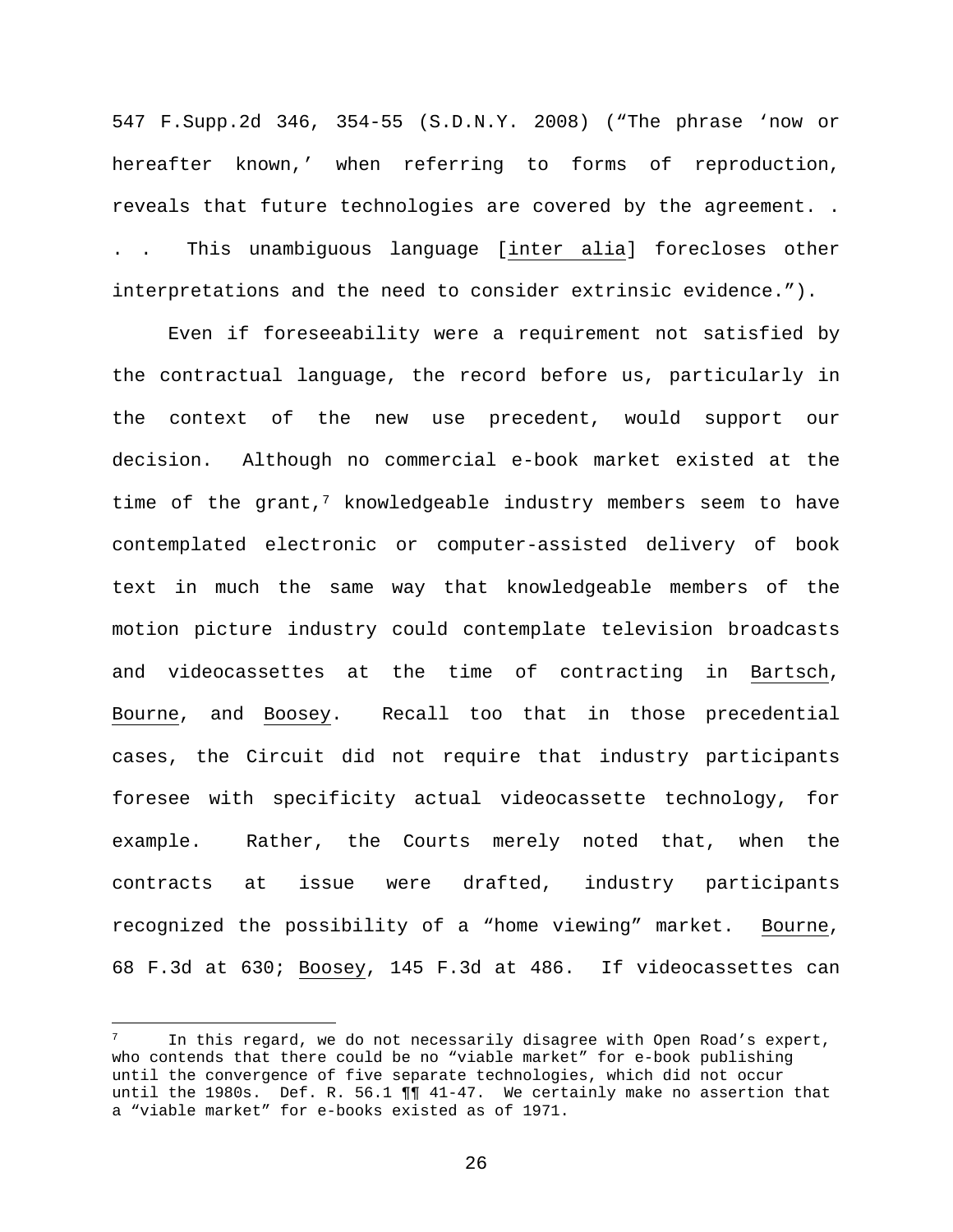be said to have been in contemplation of members of the motion picture industry in the 1930s, it follows a fortiori that the same can be said for e-books at the time of the 1971 contract. Open Road seemed almost to concede as much at oral argument, indicating that industry participants drafted Paragraph 20 and similar clauses elsewhere against the backdrop of contemporaneous university initiatives "digitizing the libraries, putting on electronic databases [of] books." Tr. at 22.

#### **E. Remaining Theories**

The parties have raised a number of other arguments, none of which have the capacity to alter the result we have already reached. However, for the sake of completeness, we mention them briefly here.

Both parties argued that the course of performance under the contract favored their positions. Pl. Mem. at 16-17; Def. Opp. at 18-20. While by no means dispositive, the balance probably weighs in favor of HarperCollins here, since it has presented evidence of performance under Paragraph 20 of the contract, and since Open Road's evidence to the contrary suggests that Ms. George's unilateral licensing activities were undertaken without HarperCollins' knowledge or consent, and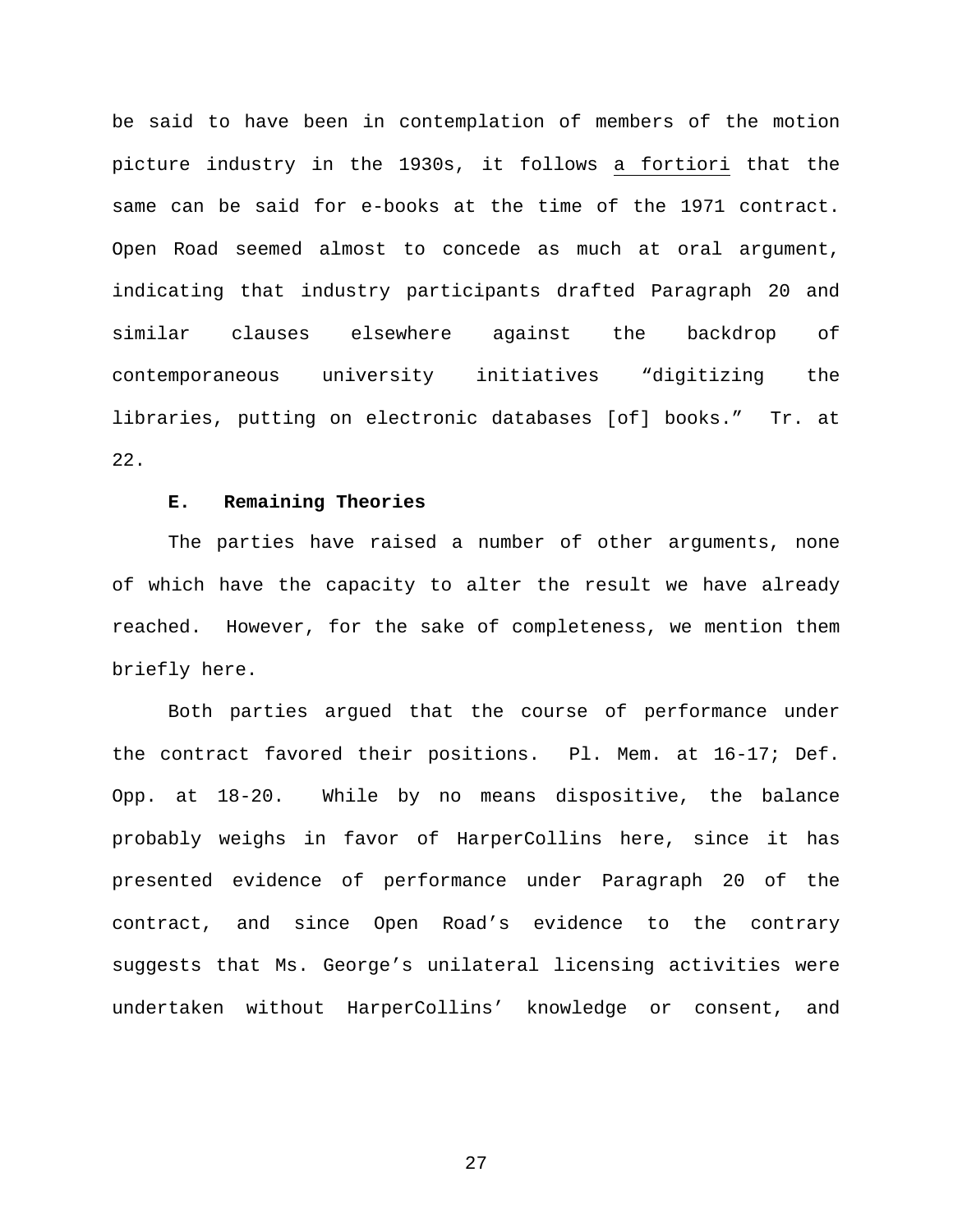hence may have been in breach of contract.<sup>8</sup> Pl. Mem. at 7-8; Def. Opp. at 18-20; Tr. at 15; Pl. R. 56.1 ¶¶ 19-23; Rich Decl.  $Ex. 13-16.$ 

Open Road also advanced the contention that subsequent contracts or other agreements should inform the Court's construction of the operative agreement. Def. Opp. at 11. But just as previous contracts between Ms. George and HarperCollins that included the controversial "and/or" conjunctive are not especially relevant here, so too are subsequent contracts that omitted said language.9 Similarly, the parties interpret in contrary fashion the "All Rights Reserved" clause in Open Road's e-book version of Julie of the Wolves, which echoes some of the same language challenged here. Pl. Mem at 9; Def. Opp. at 20- 21. Guided by the precedent discussed supra, however, this Court elects to focus its inquiry on the operative contract instead of other writings. The same is true for the indemnification agreement executed by Open Road at the request of Ms. George and her agent Curtis Brown, who sought protection from suit before accepting Open Road's e-book publication offer.

 $\overline{a}$ 

<sup>8</sup> Additionally, Open Road's argument that the parties' course of dealing regarding prior electronic uses fell under the auspices of Paragraph 19 "permissions" rather than Paragraph 20 "electronic uses" does defendant no good, for Paragraph 19 gives HarperCollins rights at least as broad as those provided by Paragraph 20. See Tr. at 15. In any event, the Court does not adopt this belabored interpretation of Paragraph 19, which by its very terms is limited to reprinting in "a newspaper, magazine, book or anthology," not in electronic media. Contract ¶ 19.

 $9$  It must also be noted that they neatly balance one another out.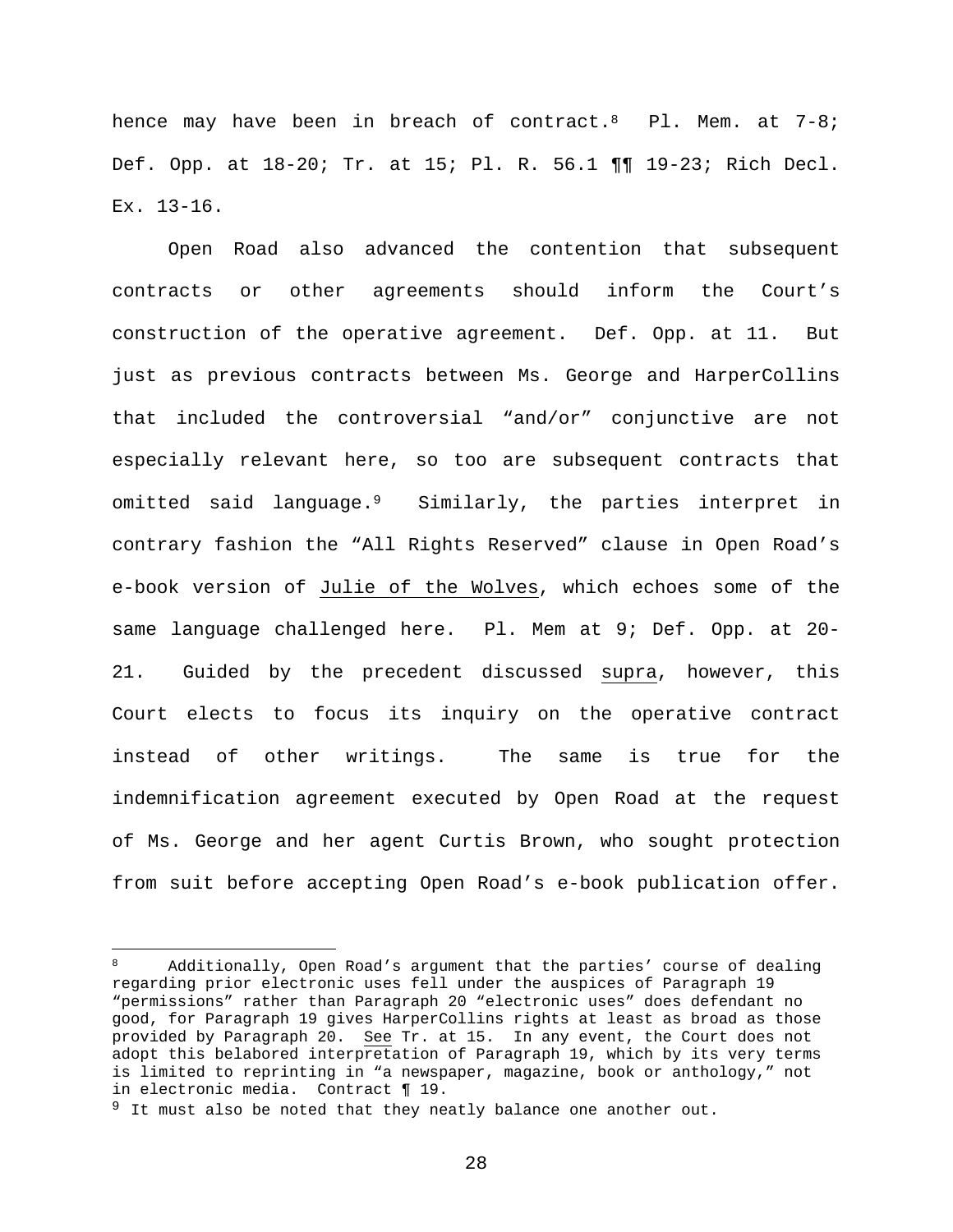Pl. R. 56.1 ¶¶ 35-36; Def. R. 56.1 Ctr. Stmt. ¶¶ 35-36. The agreement itself and Curtis Brown's pre-agreement advice that Open Road secure a license from HarperCollins suggest that Ms. George may have entertained doubts about her retention of the ebook rights. Id. However, without further evidence of Ms. George's state of mind, the indemnification agreement is of limited value. Because of the age of this contract and the death of the principals – including Ms. George who died before being deposed in this action – there is little or no reliable extrinsic evidence of the intent of the parties, outside of the four corners of the writing itself. Pl. R. 56.1 ¶ 40; Def. R. 56.1 ¶ 3. As discussed supra, this situation where extrinsic evidence of intent is "scant and unreliable" is typical for new use cases, and is one of many reasons why "the parties or assignees of the contract should be entitled to rely on the words of the contract." Boosey, 145 F.3d at 488.

Having accordingly relied on the words of the contract, this Court holds that, by its language, the contract grants to HarperCollins the exclusive right to license electronic publications, a right which was infringed by Open Road in its unlicensed e-book publication of Julie of the Wolves. In so holding, the Court is mindful of the marketplace implications here – specifically, assuming HarperCollins itself has no unburdened right to e-book publication, the risk of deadlock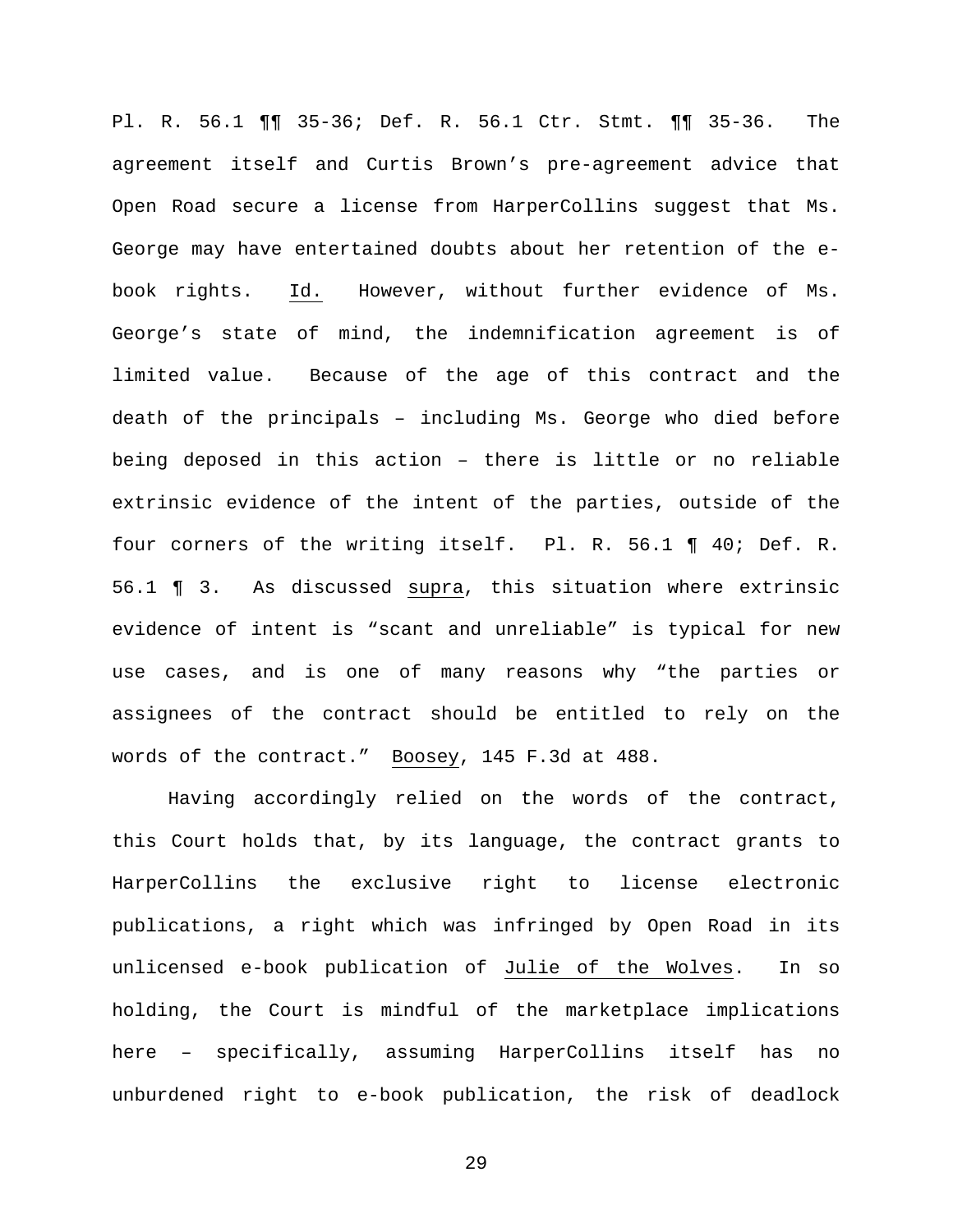that might, as Open Road puts it, "deprive the marketplace of an e-book version of this children's classic." Def. Mem. at 6, 15 n.3; see also Tr. at 28. We take this concern seriously, but also note that the risk follows directly from the agreed-upon language of Paragraph 20, which explicitly bifurcated licensing rights between the publisher and the author, the latter of which retains a veto. Moreover, as the parties acknowledged at oral argument, this problem is largely historical in scope, because contemporary publication contracts explicitly address e-book publication rights. Tr. at 3-4. Consequently, it is possible that our holding, dependent as it is on antiquated language, may be of limited applicability beyond the confines of this contract and this case.

### **VI. Remedies**

 $\overline{a}$ 

In their complaint, HarperCollins sought injunctive relief, actual damages or statutory damages enhanced for willful infringement at their election, Open Road's profits pursuant to the requirements of the Copyright Act, and the recovery of HarperCollins' costs and attorney's fees.<sup>10</sup> Compl. ¶ 33. Because these issues and the calculation of damages have not been briefed before this Court, it would be premature to determine remedies at this time. Instead, the Court orders that

<sup>&</sup>lt;sup>10</sup> At oral argument, however, plaintiff appeared to reconsider their claim of willful infringement and their consequent request for enhanced damages. Tr. at 27-28.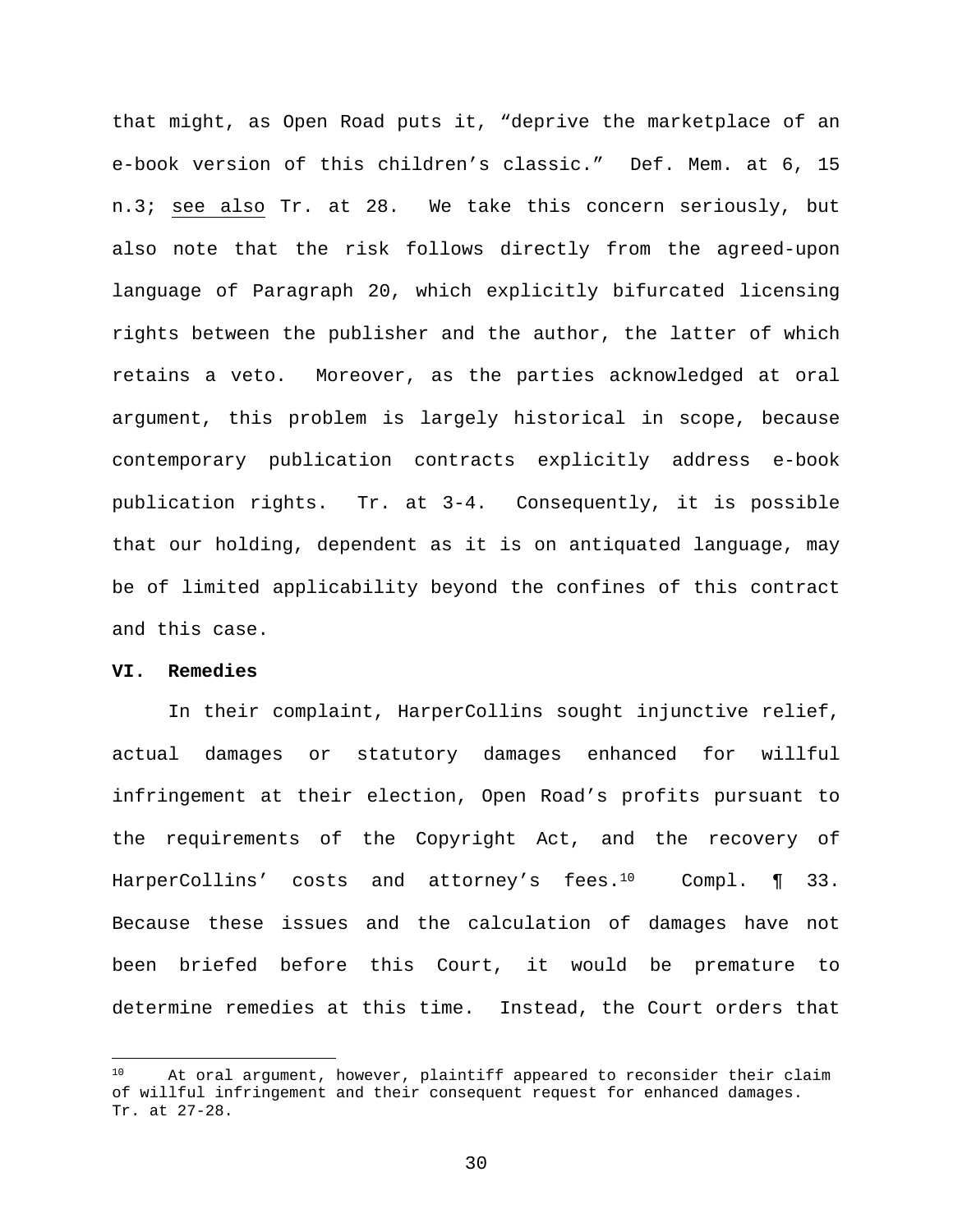the parties submit a briefing schedule by two weeks from the date of this order, or inform the Court by the same date if they prefer to proceed instead by negotiated settlement.

## **CONCLUSION**

For the foregoing reasons, plaintiff's motion for summary judgment is granted and defendant's cross-motion is denied. This Memorandum and Order resolves Docket Nos. 16 and 21.

Dated: New York, New York March  $/4$ , 2014

NAOMI REICE BUCHWALD UNITED STATES DISTRICT JUDGE